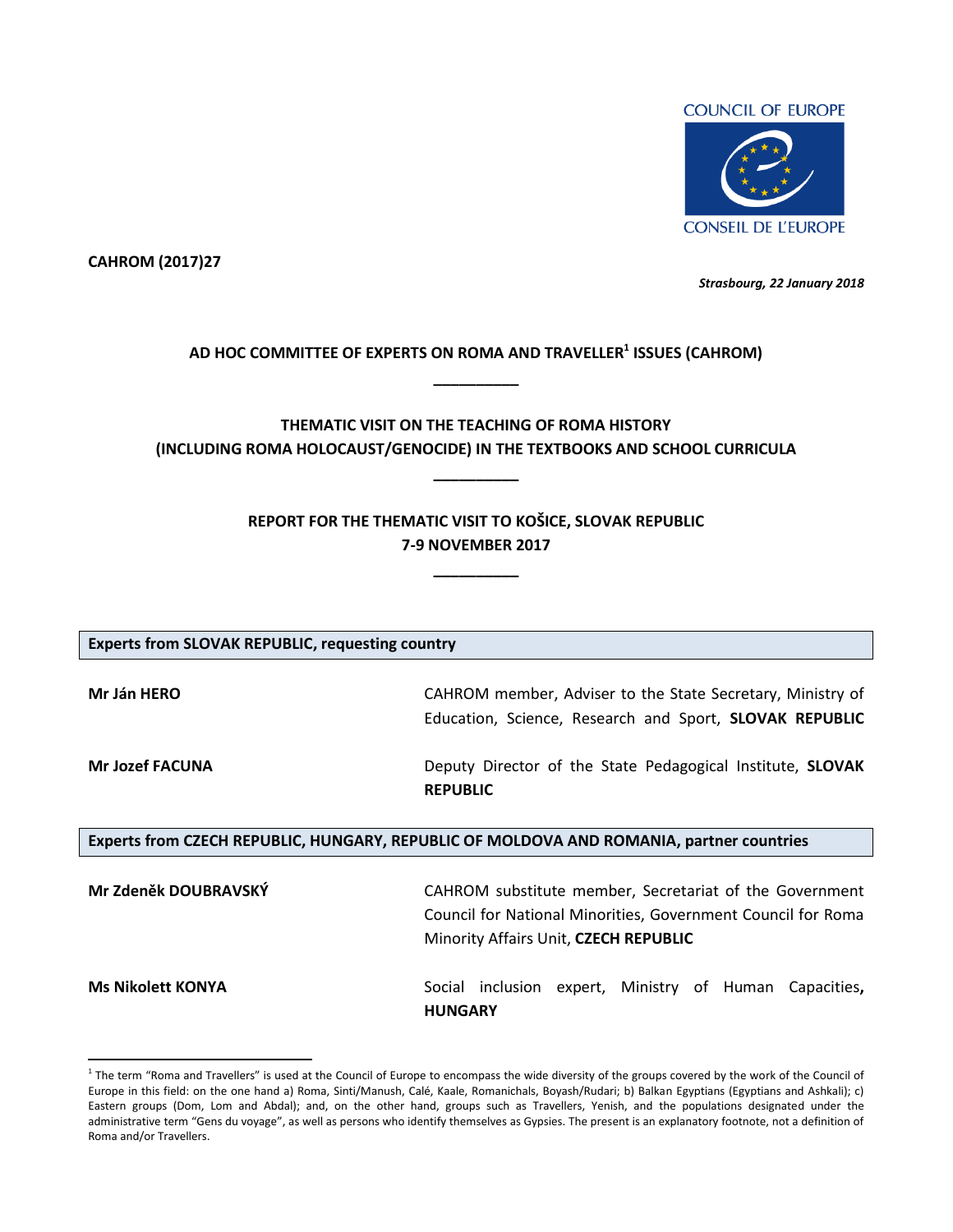| <b>Dr Ion DUMINICA</b>           | member, Head of the Ethnical Minorities<br>CAHROM<br>Department, Institute of Cultural Heritage, Academy of<br>Sciences of Moldova, REPUBLIC OF MOLDOVA |
|----------------------------------|---------------------------------------------------------------------------------------------------------------------------------------------------------|
| <b>Mr Petre-Georgian MATEI</b>   | Ministry of National Education, <b>ROMANIA</b>                                                                                                          |
| <b>Ms Martina MASCHKE</b>        | International Holocaust Remembrance Alliance (IHRA) - Head<br>of the Committee on the Genocide of the Roma                                              |
| <b>Dr. Gerhard BAUMGARTNER</b>   | Director of the Documentation Centre of the Austrian<br>Resistance, Austria                                                                             |
| <b>Mons. Robinson WIJESINGHE</b> | CAHROM observer, Dicastery for Promoting Integral Human<br>Development, Holy See (excused)                                                              |
| <b>Mr Cristi MIHALACHE</b>       | OSCE/ODIHR Contact Point for Roma and Sinti (CPRSI) -<br>observer (excused)                                                                             |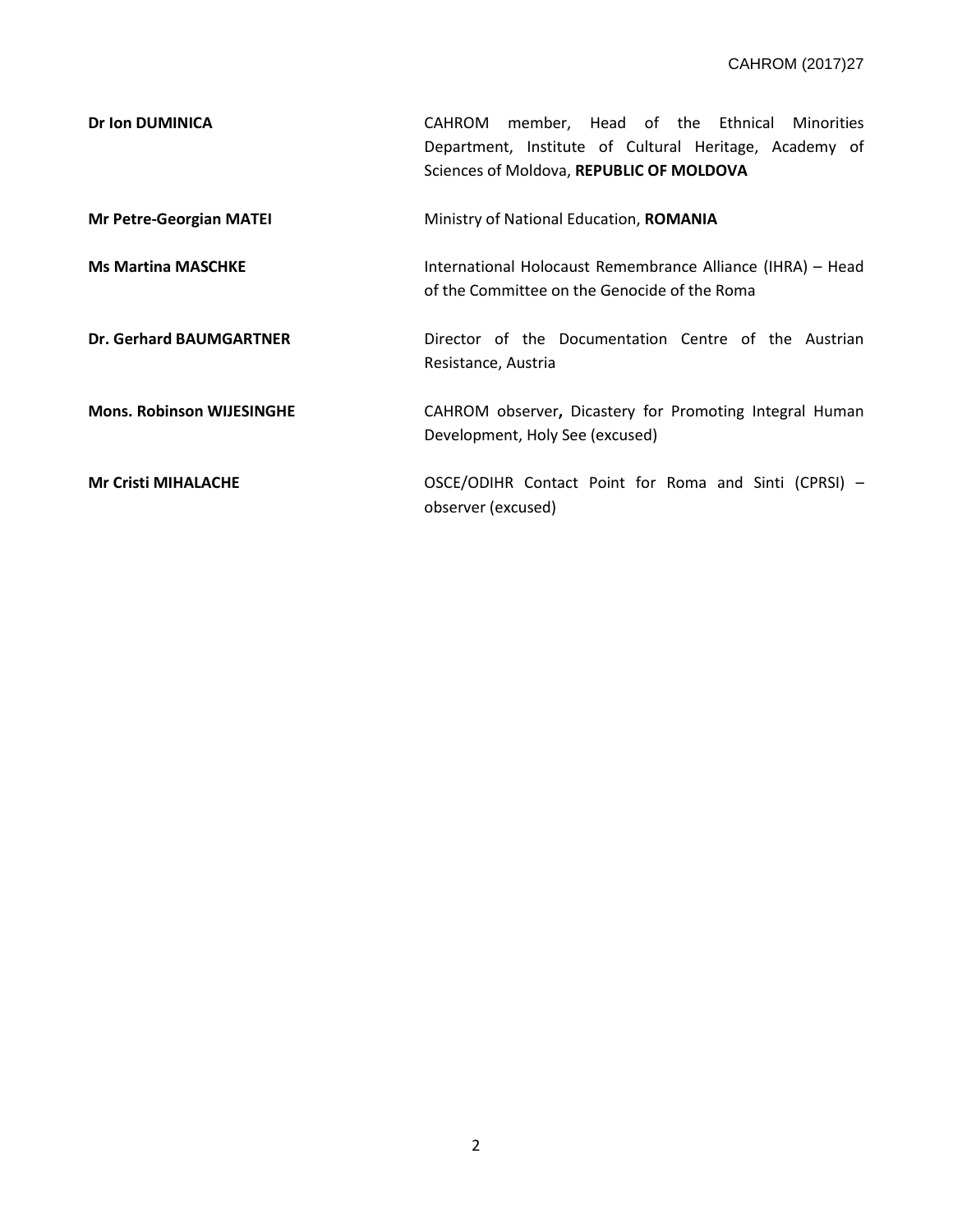## **TABLE OF CONTENTS**

|             | <b>I. INTRODUCTION</b>                                           |                                                                                    | page 4  |  |
|-------------|------------------------------------------------------------------|------------------------------------------------------------------------------------|---------|--|
|             | 1.1                                                              | Context of the thematic report and visit                                           | page 4  |  |
|             | 1.2                                                              | Composition of the thematic group                                                  | page 6  |  |
|             | 1.3<br>Programme of the thematic visit and main issues addressed |                                                                                    |         |  |
|             | 1.4<br>Terminology                                               |                                                                                    |         |  |
| 1.5         |                                                                  | Size, composition, language, lifestyle and situation of Roma.                      | page 8  |  |
|             |                                                                  | 1.5.1. Slovak Republic                                                             | page 8  |  |
|             |                                                                  | 1.5.2. Czech Republic                                                              | page 8  |  |
|             |                                                                  | 1.5.3. Hungary                                                                     | page 8  |  |
|             |                                                                  | 1.5.4. Republic of Moldova                                                         | page 8  |  |
|             |                                                                  | 1.5.5. Romania                                                                     | page 8  |  |
|             |                                                                  | <b>II. EUROPEAN AND INTERNATIONAL STANDARDS AND REFERENCE TEXTS</b>                | page 8  |  |
|             | 2.1                                                              | At the level of the Council of Europe                                              | page 8  |  |
|             | 2.2                                                              | Other European/international standards and reference texts                         | page 8  |  |
|             |                                                                  | III. Teaching of Roma history (including Roma Holocaust/genocide) in the textbooks |         |  |
|             | and school curricula                                             |                                                                                    | page 9  |  |
| 3.1.        |                                                                  | Legislative and policy framework and practise                                      | page 9  |  |
|             | 3.1.1                                                            | Slovak Republic                                                                    | page 9  |  |
|             | 3.1.2.                                                           | Czech Republic                                                                     | page 13 |  |
|             | 3.1.3.                                                           | Hungary                                                                            | page 14 |  |
|             | 3.1.4.                                                           | Republic of Moldova                                                                | page 16 |  |
|             | 3.1.5.                                                           | Romania                                                                            |         |  |
|             |                                                                  | IV. CONCLUSIONS, LESSONS LEARNED, GOOD PRACTICES IDENTIFIED,                       |         |  |
|             |                                                                  | AND ENVISAGED FOLLOW-UP                                                            | page 21 |  |
|             | 4.1                                                              | Conclusions of the thematic group of experts                                       | page 21 |  |
|             | 4.2                                                              | Lessons learnt by the experts                                                      | page 26 |  |
|             | 4.3                                                              | Good practices identified                                                          | page 28 |  |
|             | 4.4                                                              | Envisaged follow-up                                                                | page 29 |  |
|             | <b>APPENDICES:</b>                                               |                                                                                    | page 31 |  |
| Appendix 1: |                                                                  | Official invitation letter                                                         |         |  |
| Appendix 2: |                                                                  | Programme of the CAHROM thematic visit in Slovak Republic                          |         |  |
| Appendix 3: |                                                                  | List of experts and participants in the thematic visit                             |         |  |
| Appendix 4: |                                                                  | Guidelines on the steps towards achieving official recognition                     |         |  |
|             |                                                                  | of Anti-Gypsyism and on promoting remembrance and the teaching                     |         |  |
|             |                                                                  | of Roma history in schools.                                                        |         |  |
| Appendix 5: |                                                                  | Size, composition, language, lifestyle and situation of Roma in countries          |         |  |
|             |                                                                  | participating in the visit.                                                        |         |  |
| Appendix 6: |                                                                  | European and international standards and reference texts                           |         |  |
| Appendix 7: |                                                                  | Table on recognition and commemoration days in CoE member states                   |         |  |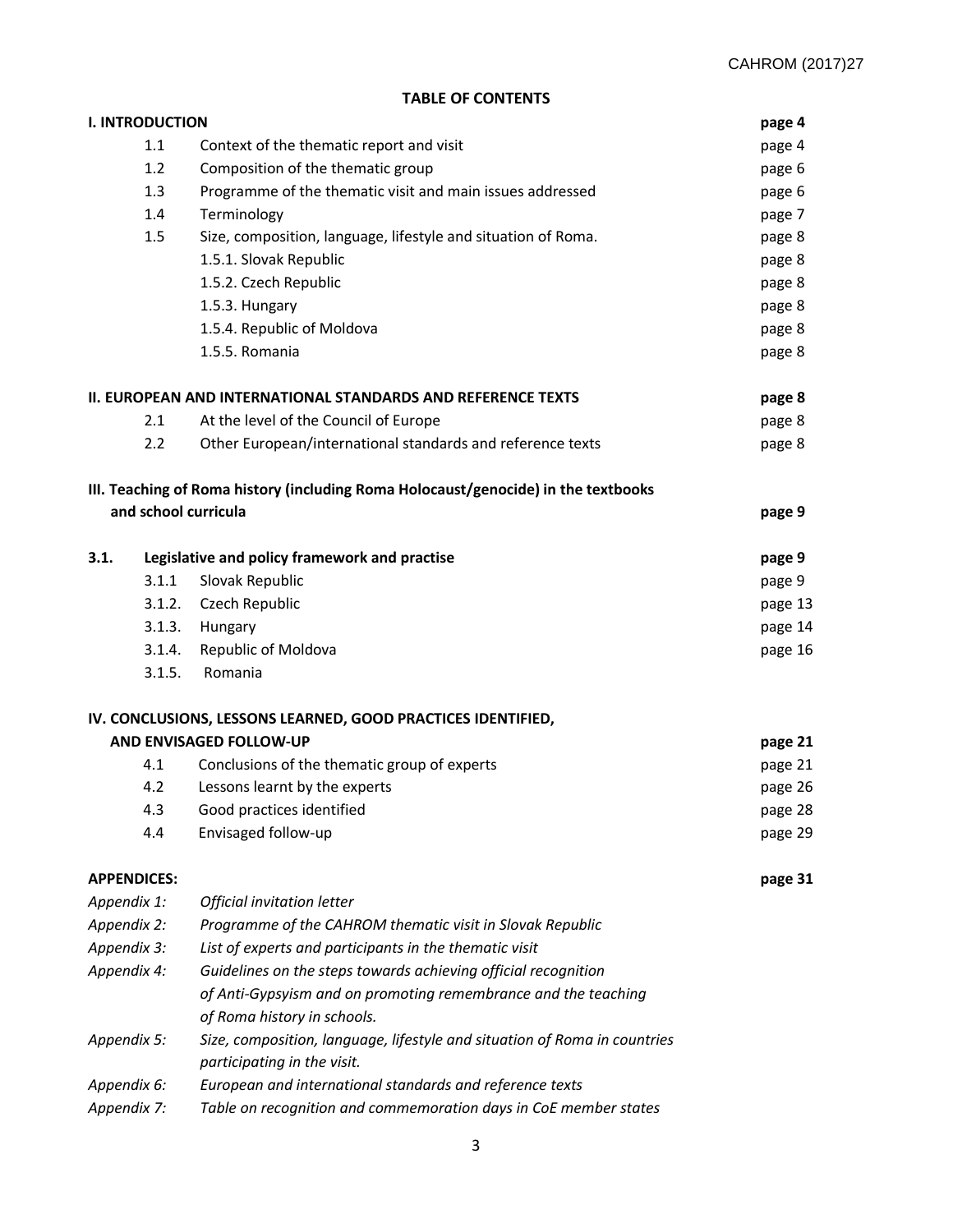## **I. INTRODUCTION**

## **1.1 Context of the thematic report and visit**

The issue of teaching Roma history, with special focus on Roma Holocaust during Nazi period in Germany and WWII in Nazi occupied Europe is present in CoE activities for over a decade.

Usually, the discussion on Roma education is connected with the problem of low level of education of Roma communities, low level of school enrolment of Roma children, high school drop-outs rate, segregation in education, overrepresentation of Roma pupils in special schools system, etc., whilst the need for introducing the information concerning Roma history and culture into education system on regular basis, including school curricula and textbooks, is still not properly recognised and valued in European education systems.

Meanwhile - the presence of Roma history and Roma culture-related content in school curricula and textbooks can become one of the tools for solving (to some extent) above mentioned problems. It can contribute to awareness raising among the majority population on Roma as the part of European history and European cultural heritage and thus contribute to the change of negative attitude towards Roma among majority. At the same time it can contribute to maintaining Roma self-esteem and to their sense of belonging to European commonwealth that they have already contributed and should still contribute to. Inclusion of Roma history into the education systems within the context of national histories can break the vicious circle of mutual ignorance and mistrustfulness between Roma and non-Roma.

The presenting Roma-related content in education should encompass all elements of the culture, including history, language, literature, music, etc. Special attention should be paid on the dramatic Roma fate during Nazi period. As Roma were recognised as Nazi victims on equal basis with Jews only since the turn of XX and XXI century the cognisance about this are not widely spread neither in school curricula and textbooks nor in European collective memory.

To take stock of the developments, the CoE together with OSCE prepared a database that presents the situation in the member states, mentioned in section 2.1., but in this regard the activities taken on national levels by the authorities responsible for education are indispensable. The CoE is also preparing in cooperation with Georg Eckert Institute and the Roma Education Fund a report analysing the education curricula and the texts books for primary and secondary education in several member states. The aim is to provide data and clear account of the needs for future actions to be taken by the member states and international organisations. Thus the proposal of Slovak Republic's authorities on CAHROM thematic visit devoted to this topic was welcomed and met with high interest of CAHROM members. CAHROM interest is reflected also in its proposed Terms of Reference for the period 2018-2019, where - among the specific tasks - it enumerates preparing a draft recommendation on the inclusion of the teaching of Roma history, including Roma Holocaust, in textbooks and school curricula. This specific thematic visit in Slovak Republic is the next step for working out the draft recommendation to the Committee of Ministers of Council of Europe.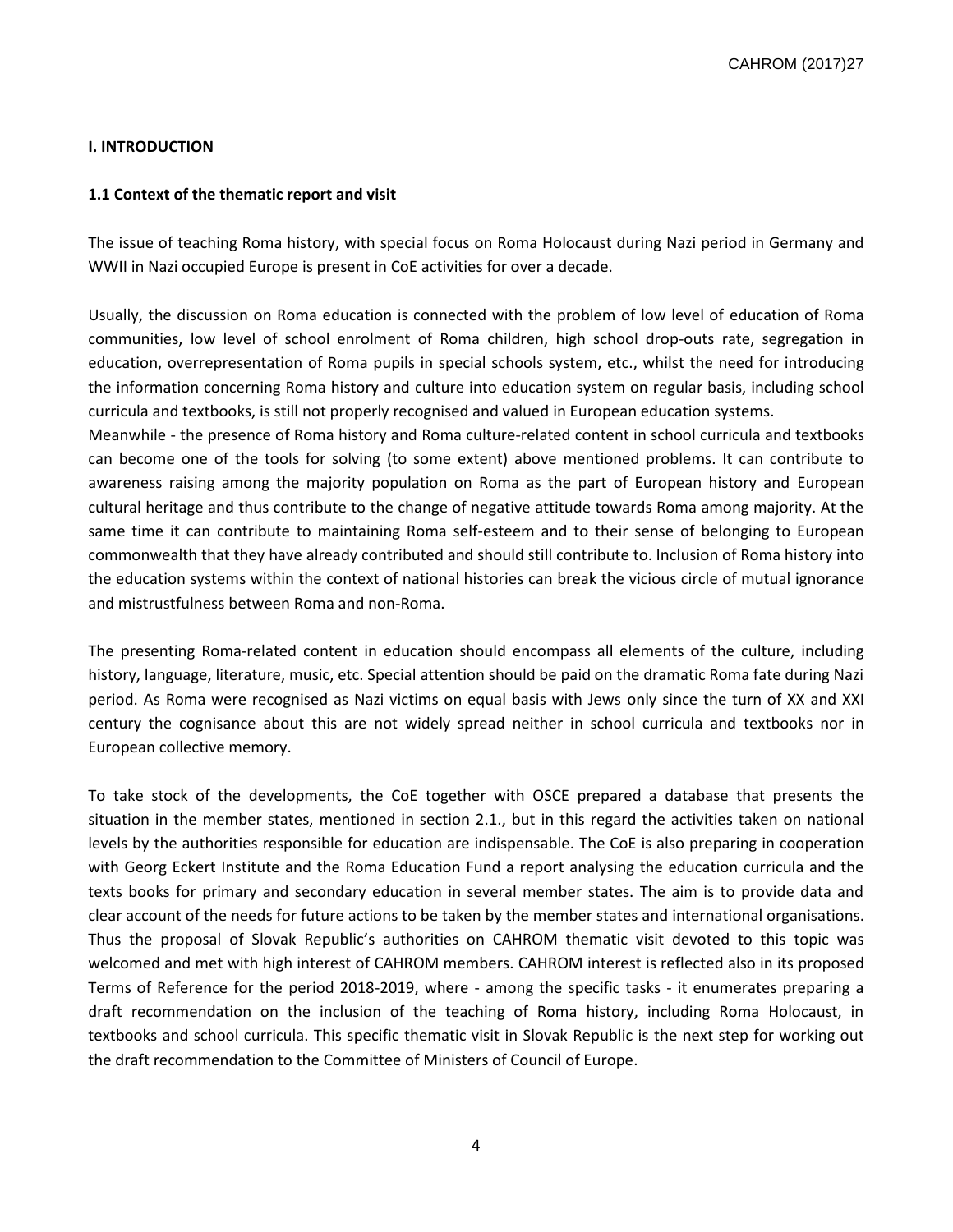## CAHROM (2017)27

The overview of exiting experiences concerning teaching of Roma history was already discussed in 2014, during the CoE and Italian Ministry of Education international seminar, organised under the CoE *Dosta!* Campaign for combating prejudice and stereotypes towards Roma<sup>2</sup>: "A policy response towards inclusive education: introducing Roma history teaching into national school curricula". Seminar was focused on providing the available pieces of information on Roma history teaching materials and, on the other hand, to identify the institutional mechanisms to facilitate introducing the Roma history teaching into the national school curricula<sup>3</sup>.

Common efforts of the Council of Europe, European Roma and Travellers Forum, The Partida Romilor "Pro Europa" of Romania, The International Holocaust Remembrance Alliance and the government of Finland on the issue of teaching Roma history resulted in organizing in Bucharest, Romania, on 6-7 April 2016, a conference titled: "Forgotten voices". Follow up of this conference is "Guidelines on the steps towards achieving official recognition of Anti-Gypsyism and on promoting remembrance and the teaching of Roma history in schools" (see: Appendix 4).

Useful tool offering the teaching materials on Roma, including history, culture, language and literature is the CoE, Graz University and Austrian Ministry of Education project of *Roma History fact sheets*<sup>4</sup> with aim to support the process of Roma integration via education through mutual knowledge about the common history and culture of Roma and non-Roma in Europe. So far materials are available in Albanian, English, French, German, Italian, Romani, Romanian, Serbian, and Swedish.

One of the issues discussed and findings of the *CAHROM thematic visit on Roma mediation (with a focus on school mediators/assistants)<sup>5</sup>* , held in Lithuania in April 2017, was the role of working Roma school mediators/assistants<sup>6</sup> in the process of promotion of Roma culture and history among school staff, especially teachers, as well as among the pupils originated from the majority population. One of the goals and possible contribution of mediators' work is the fact that mediators can bring closer Roma culture to Roma and non-Roma pupils as well. Although it must be underlined here that this is (if) temporary solution as the school mediators do not have professional history teaching background and the reality of their daily work doesn't allow for many interventions in this directions.

The topic of presence of Roma history and culture was partly mentioned during CAHROM *thematic visit on protection, preservation and teaching of languages spoken by Roma, Sinti and Yenish (including ways to handle* 

 $\overline{\phantom{a}}$ <sup>2</sup> More about the *Dosta!* Campaign can be found here[: http://www.dosta.org/en](http://www.dosta.org/en)

<sup>&</sup>lt;sup>3</sup> The seminar was attended by representatives of several European countries: Austria, Bosnia and Herzegovina, Bulgaria, Croatia, Finland, Greece, Ireland, Italy, Latvia, Lithuania, Republic of Moldova, Montenegro, Romania, Serbia, Slovak Republic, Slovenia, Spain, Sweden, Switzerland, «the Former Yugoslav Republic of Macedonia», and the Holy See, as well as by experts of international and national NGOs, European Union institutions and international organisations. Apart from general discussions on the topic, the several examples of school curricula of the subject "Roma language and culture" was presented (f.i. by "the Former Yugoslav Republic of Macedonia" and by Romanian experts) or the content of different textbooks related to Roma culture (f.i. in Spain, in autonomous provinces of Valencia and of Canarias). During the seminar, two workshops had been devoted to two specific issues: 1. How developing human capacity for teaching Roma history at different education levels & teaching methods in history teaching; 2. How to provide assistance in developing teaching materials on Roma history. Both of the questions are still valid for further discussions. According to information gained during seminar in Finland curricula with several topics connected to Roma history should be ready in 2016.

<sup>4</sup> <http://romafacts.uni-graz.at/>

<sup>5</sup> Thematic group of experts on Roma mediation (with a focus on school mediators/assistants), Vilnius, Lithuania, 25-27 April 2017 with representatives of: Lithuania, Latvia, Norway, Poland, Portugal, Republic of Moldova and "The Former Yugoslav Republic of Macedonia".

<sup>&</sup>lt;sup>6</sup> According to information collected for the purpose of the visit on Roma mediators in 2016 there were 2,353 Roma school mediators working in 18 European countries (out of them 1,287 working in Slovak Republic). See: *Appendix 4* of the Thematic report on Roma mediation (with a focus on school mediators/assistants[\) https://www.coe.int/en/web/portal/cahrom.](https://www.coe.int/en/web/portal/cahrom)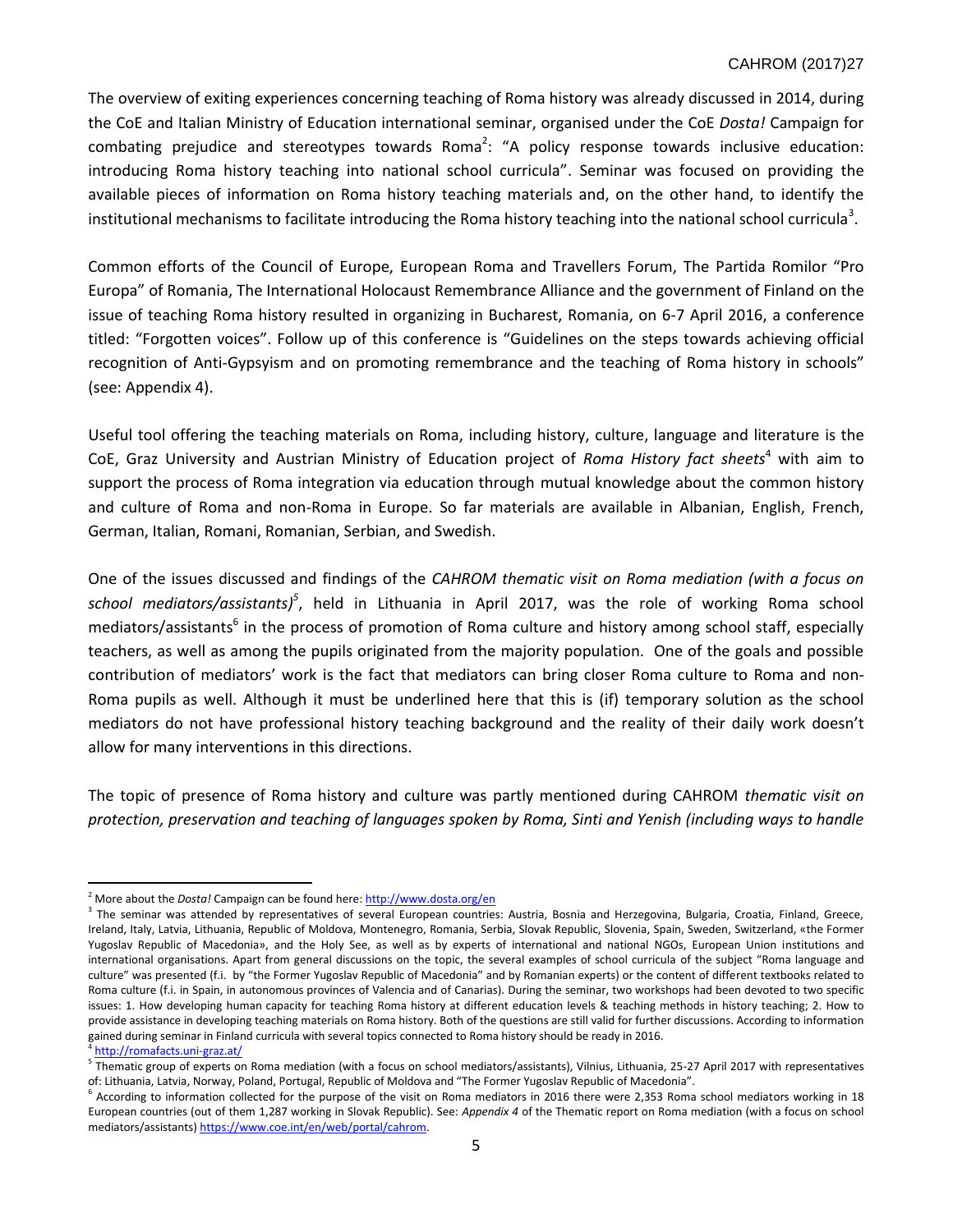## CAHROM (2017)27

*the opposition of traditional communities to have their languages written and taught)<sup>7</sup>. The findings of this visit* are alarming in regard to the Romani languages situation in all European countries. The situation of those languages vary in different countries from: "unsafe/vulnerable" (the language is used by some children in all domains; by all children in limited domains), through: "definitely endangered" (the language is used mostly by the parental generation and up) to "severely endangered" (language is used mostly by the grand-parental generation and up)<sup>8</sup>. This should be perceived as yet another proof for Roma culture to be endangered.

Both of the above mentioned CAHROM thematic visits devoted to situation of languages used by Roma and other related groups and Roma mediators showed that education activities related to any form of Roma history and culture teaching are still rather the postulate than regular practice in Europe and are endangered due to fact of their constant absence of recognition as a part of European heritage.

Above mentioned findings confirm the previously observed urgent need to take steps towards actions leading to the preservation of the Romani culture, including language(s), teaching of Roma history and their contribution into the cultural heritage of Europe and European nations. Otherwise, this part of not only Roma but also part of the European history will be lost. At the same time inclusion of Roma history into the national education systems can change the Roma parents' and Roma pupils' attitude in general towards education for better and can improve Roma self-esteem as an equal part of European and national histories teaching.

The symbol of lack of proper recognition of the Roma fate during WWII was case of Czech village of Lety, where the pig farm was placed in the former concentration camp for Roma during WWII, although it must be underlined that next to the place the commemoration site was established in 1995. During 14<sup>th</sup> CAHROM plenary session, held in Strasbourg in 24-27 October 2017, the Czech member informed that Czech government was able to finalised the purchase of the farm and the place will be turn out into the proper commemoration site.

## *1.2 Composition of the thematic group of experts*

 $\overline{\phantom{a}}$ 

The list of the experts participating in the thematic group with contacts can be found in Appendix 3.

## *1.3 Programme of the thematic visit and main issues addressed*

The agenda (see Appendix 2) included meetings and discussions with crucial stakeholders: representatives of Slovak Ministry of Education, Science, Research and Sport, representatives of private school (Pedagogical and Social Academy in Košice), including teachers instructing Roma history and culture and its students, representative of Documentation Centre of the Austrian Resistance and the representative of an international body, namely Roma Genocide Committee of the International Holocaust Remembrance Alliance (IHRA).

During the second day experts had an opportunity to observe two lessons: one devoted to Roma history in general and other one devoted to Roma Holocaust specifically. After lessons the discussion with teachers and students was interesting part of the visit enabling experts the direct feedback from the ground. In the

 $^7$  Thematic group of experts on protection, preservation and teaching of languages spoken by Roma, Sinti and Yenish (including ways to handle the opposition of traditional communities to have their languages written and taught), Graz, 29-31 March 2017 with representatives of: Austria, Bosnia and Herzegovina, Czech Republic, Finland, Germany, Poland, Slovenia, Slovak Republic and Switzerland.

<sup>&</sup>lt;sup>8</sup> The nomenclature of UNESCO Atlas of the World's Languages in Danger <http://www.unesco.org/languages-atlas/>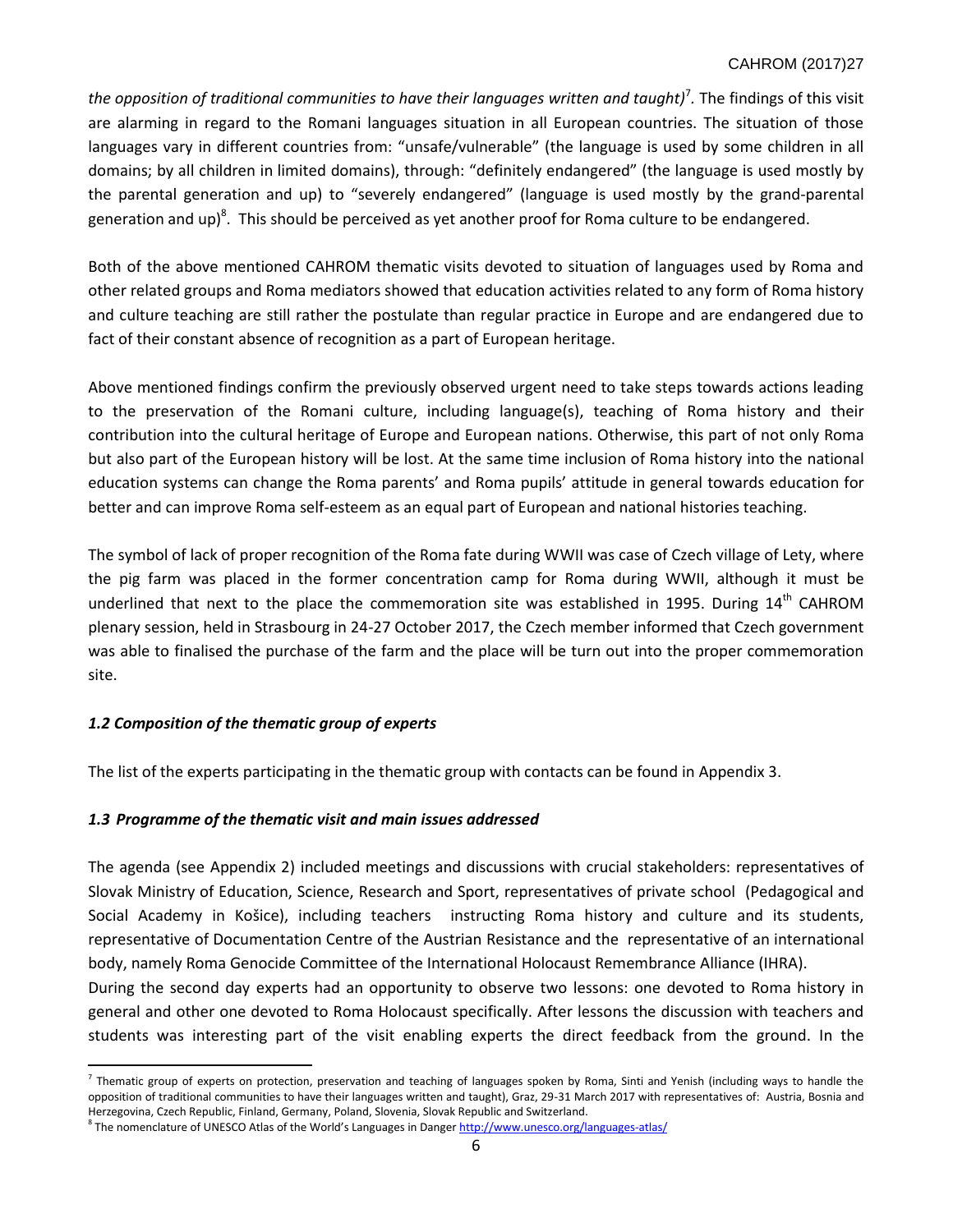afternoon there was discussion with other teachers from different schools, teaching Roma history, culture including language, which let the experts to get information on very practical level. Participants had opportunity to visit the only professional Roma theatre "Romathan" that presented the performance on Holocaust and contemporary chauvinistic threats. During the meeting with the head of the theatre participants were informed on the problems of the theatre and Roma culture promotion in general, starting with the bad conditions of the theatre building to the problems with staff that leave to better paid jobs.

A debriefing session between the experts of the thematic group was organised in the morning of the third day.

The agenda followed the guidelines developed by the CAHROM and allowed the possibility for partner countries to introduce their experience and exchange views with local interlocutors.

Some of the main issues addressed during the thematic visit were the following:

- the system of school curricula which leave a lot of space for local initiatives (this solution can be advantage but - in relation to Roma-related topics is disadvantage in practice),
- lack of systematic teaching of basic facts on minorities' presence in the country during the pedagogical studies,
- history of the XX century is not the priority of history teaching and Holocaust, generally present in school curricula, do not reflects in practice (or to very limited extend) the Roma fate as Holocaust victims,
- teaching materials devoted to Roma are still limited, nonetheless there are several international websites that present materials ready to be use,
- the number of Roma victims testimonies is limited, comparing with others and not properly promoted among teachers, educators, etc.,
- the need for researches on Roma Holocaust.

## **1.4 Terminology and scope of the visit**

Council of Europe prepared in 2012 a Roma-related *Descriptive Glossary<sup>9</sup>* of terms in different areas. According to the *Glossary* following term and their explanations are suggested in relation to history, language and culture:

Samudaripe(n), Mudaripe(n), or Pha(r)raj(i)mos or Por(r)ajmos, or Kalí Traš : the term used in the different Romani language variants to refer to the genocide of the Roma and Sinti during the Second World War.

| <b>English</b>                        | <b>French</b>                                  | <b>Comments</b>                                                                                                                                                                                                                                                                                                                                  |
|---------------------------------------|------------------------------------------------|--------------------------------------------------------------------------------------------------------------------------------------------------------------------------------------------------------------------------------------------------------------------------------------------------------------------------------------------------|
| Roma<br>genocide<br>Roma<br>Holocaust | génocide<br>des Roms<br>Holocauste<br>des Roms | In Romani, there are several terms to refer to the genocide of the Roma carried<br>out by the Nazis (depending on communities and linguistic<br>variants):<br>"Samudaripe(n)" "Phar(r)aj(i)mos" or "Por(r)ajmos".<br>"Samudaripe(n)" or "Mudaripe" means "murder of everyone", and is reminiscent<br>of the Jewish term "Shoah" ("destruction"). |

 $\overline{a}$ <sup>9</sup> <https://rm.coe.int/1680088eab>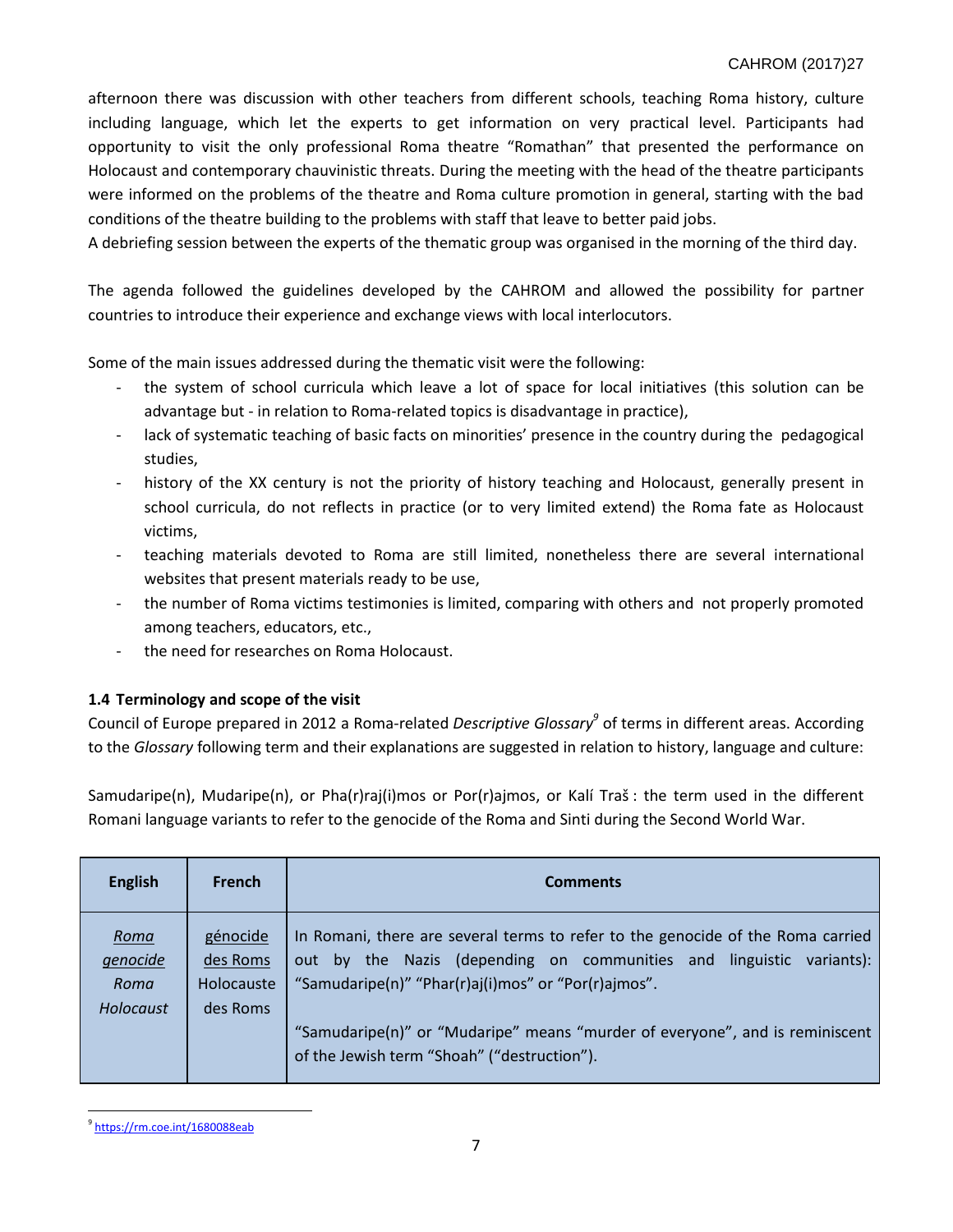|  | "Phar(r)aj(i)mos" and "Por(r)ajmos" means "that which devours".<br>"Kalí Traš" could be translated by "Black tragedy" or Black Horror".                                                                                                                                                                                                                                                                                                                     |
|--|-------------------------------------------------------------------------------------------------------------------------------------------------------------------------------------------------------------------------------------------------------------------------------------------------------------------------------------------------------------------------------------------------------------------------------------------------------------|
|  | In the most recent Council of Europe texts, the term "Roma genocide" is used<br>more frequently than "Roma Holocaust", followed in most cases by the two terms<br>in Romani, "Samudaripen/Pharrajimos".                                                                                                                                                                                                                                                     |
|  | In all, it is estimated that some 500,000 Roma and Sinti were exterminated in<br>World War 2, which in percentage terms makes them the ethnic group most<br>affected by the Nazi massacres. Over 90% of the Roma population in certain<br>countries were exterminated by the fascist regimes.                                                                                                                                                               |
|  | On the night of 2 to 3 August alone, 2,897 Roma and Sinti, primarily old men,<br>women and children, were massacred in the Zigeunerlager ("Gypsy camp") of the<br>Auschwitz-Birkenau concentration camp (and at least 23,000 Roma and Sinti were<br>gassed in this camp during the Second World War).<br>August 2 was therefore chosen by Roma organisations and a number of member<br>states to commemorate all the Roma and Sinti victims of this period. |
|  | information, visit the joint Council of Europe/OSCE<br>site:<br>For<br>more<br>www.romagenocide.org (in particular, the interactive map).                                                                                                                                                                                                                                                                                                                   |

**1.5. Size, composition, language, lifestyle and situation of the groups in question See:** Appendix 5.

# **II. EUROPEAN AND INTERNATIONAL STANDARDS AND REFERENCE TEXTS**

**See:** Appendix 6.

# **III. TEACHING OF ROMA HISTORY (INCLUDING ROMA HOLOCAUST/GENOCIDE) IN SCHOOL CURRICULA**

## **3.1 Legislative and policy framework**

## **3.1.1. Slovak Republic**

 $\overline{a}$ 

Thirteen national minorities live in the Slovak Republic<sup>10</sup>. Roma national minority is the second largest national minority in Slovakia after Hungarian national minority.

In accordance with the Constitution of the Slovak Republic, international treaties and conventions, Slovak

 $^{10}$  Namely: Bulgarian national minority (1,051), Czech national minority (30,367), Moravian national minority (3,286), Croatian national minority (1,022), Hungarian national minority (458, 467), German national minority (4,690), Jewish national minority (631), Polish national minority (3,084, Roma national minority (105,738), Ruthenian national minority (33, 482), Russian national minority (1,997), Serbian national minority (698), Ukrainian national minority (7,430). The population according to gender and nationality according to census of inhabitants, houses and flats from 2011 <https://census2011.statistics.sk/SR/TAB.%20115%20Obyvate%BEstvo%20pod%BEa%20pohlavia%20a%A0n%E1rodnosti.pdf>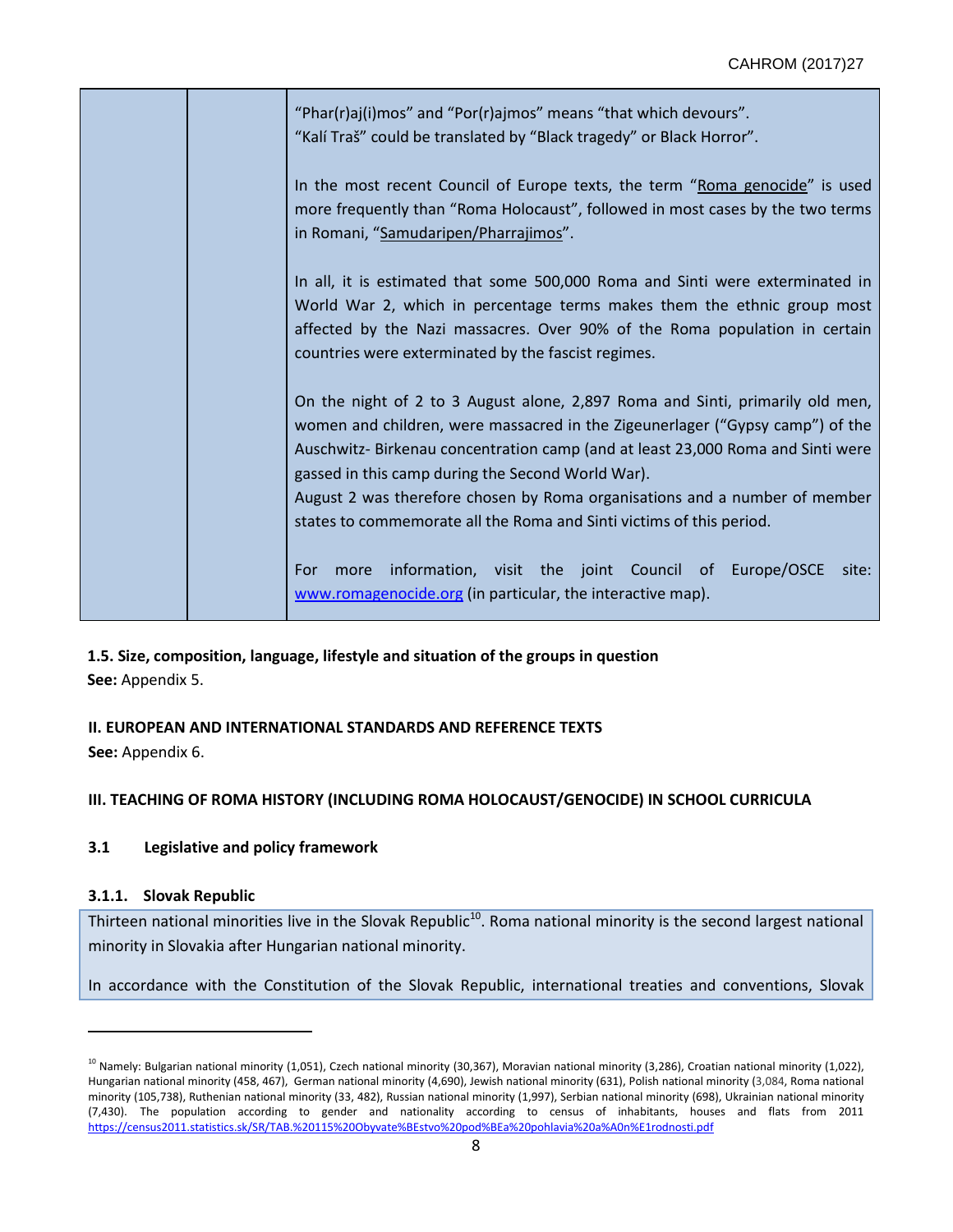Republic guarantees dignified conditions for development of every national minority while preserving balanced relations between majority population and national minorities through a tolerant dialogue within Slovak society. National minorities represent an important part of the society with a great cultural richness and important historic heritage. Slovak Republic protects national minorities and creates conditions for their development in terms of maintaining and developing their identity, language, culture and traditions<sup>11</sup>.

The education in schools with minority language instruction is provided in accordance with European Charter for Regional or Minority Languages and Framework Convention for the Protection of National Minorities. Schools with national minority language instruction form an inseparable part of education system in Slovak Republic. Pupils from these schools receive equal education with pupils from schools with language of instruction in Slovak. The main mission of these schools is to provide a quality and equal education, developing and enhancing national identity of pupils, citizenship, developing culture of their mother tongue, knowledge of one's own history, history of mother nation, popular and cultural national and minority traditions<sup>12</sup>.

The education of children of national minority members in their mother tongue is guaranteed by legal and legislative norms of Slovak Republic stipulating rights of persons belonging to national minorities, primarily the Constitution of Slovak Republic from  $1<sup>st</sup>$  September 1992 and School Act No. 245/2008.

As regards education of children and pupils belonging to national minorities, parents have a democratic right to choose language of instruction in the school. The purpose of education of national minorities is to create appropriate conditions for equal education of all Slovak citizens, members of majority nation and all members of national minorities.

On the basis of paragraph C.5. of the Resolution of Slovak government No. 1 from  $11<sup>th</sup>$  January 2012, the Office of the Plenipotentiary of the Slovak Government for Roma Communities drafted updated *Action Plans of National Strategy of Slovak Republic for Integration of Roma until 2020 (hereinafter: the Strategy)* for the years 2016-2018 in the field of education, employment, health, housing and a new action plan in the field of financial inclusion.

The Strategy represents a commitment of Slovak Republic in terms of public policies in the field of social inclusion. It is focused on a number of target groups, including Roma as a national minority, Roma communities and marginalized Roma communities. The Strategy includes a series of starting points, goals and measures with the aim to stop segregation of Roma communities, to achieve a significant positive change in social inclusion of Roma communities, non-discrimination and change of attitudes and improvement of cohabitation. Updated action plans of the Strategy for 2016 – 2018 take into consideration Recommendations of Council of Europe from 9<sup>th</sup> December 2013 on effective measures to integrate Roma in member states<sup>13</sup>.

The activities of Ministry of Education, Science, Research and Sports of Slovak republic and directly reporting organizations (e.g. National Institute for Education<sup>14</sup>):

Education[. http://www.jolace.com/conferences/conferences-2016/sucasne-vyzvy-2016/publikacie/](http://www.jolace.com/conferences/conferences-2016/sucasne-vyzvy-2016/publikacie/)

 $\overline{\phantom{a}}$ 

<sup>&</sup>lt;sup>11</sup> Report on status and rights of national minorities members for 2016 [http://www.narodnostnemensiny.gov.sk/data/files/7048\\_sprava-nm-2016.pdf](http://www.narodnostnemensiny.gov.sk/data/files/7048_sprava-nm-2016.pdf) <sup>12</sup> LEDNECZKÁ, Gy. et al. 2016. Data concerning language teaching in schools with Hungarian language instruction from Surveys of National Institute for

<sup>&</sup>lt;sup>13</sup> Updated Action Plans of Strategy of Slovak republic for Roma Integration until 2020 for years 2016-2018 [https://www.minv.sk/swift\\_data/source/romovia/akcne\\_plany/2017/AktualizovaneAPStrategie.pdf](https://www.minv.sk/swift_data/source/romovia/akcne_plany/2017/AktualizovaneAPStrategie.pdf)<br><sup>14</sup> National Institute for Friends

National Institute for Education is an organization reporting directly to the Ministry of Education, Science, Research and Sports of the Slovak republic. Its role includes preparation and verification of curricula of general subjects, foreign languages and languages of national minorities. The Institute drafts educational programmes for individual educational phases (pre-primary education, primary education, lower and higher secondary education). The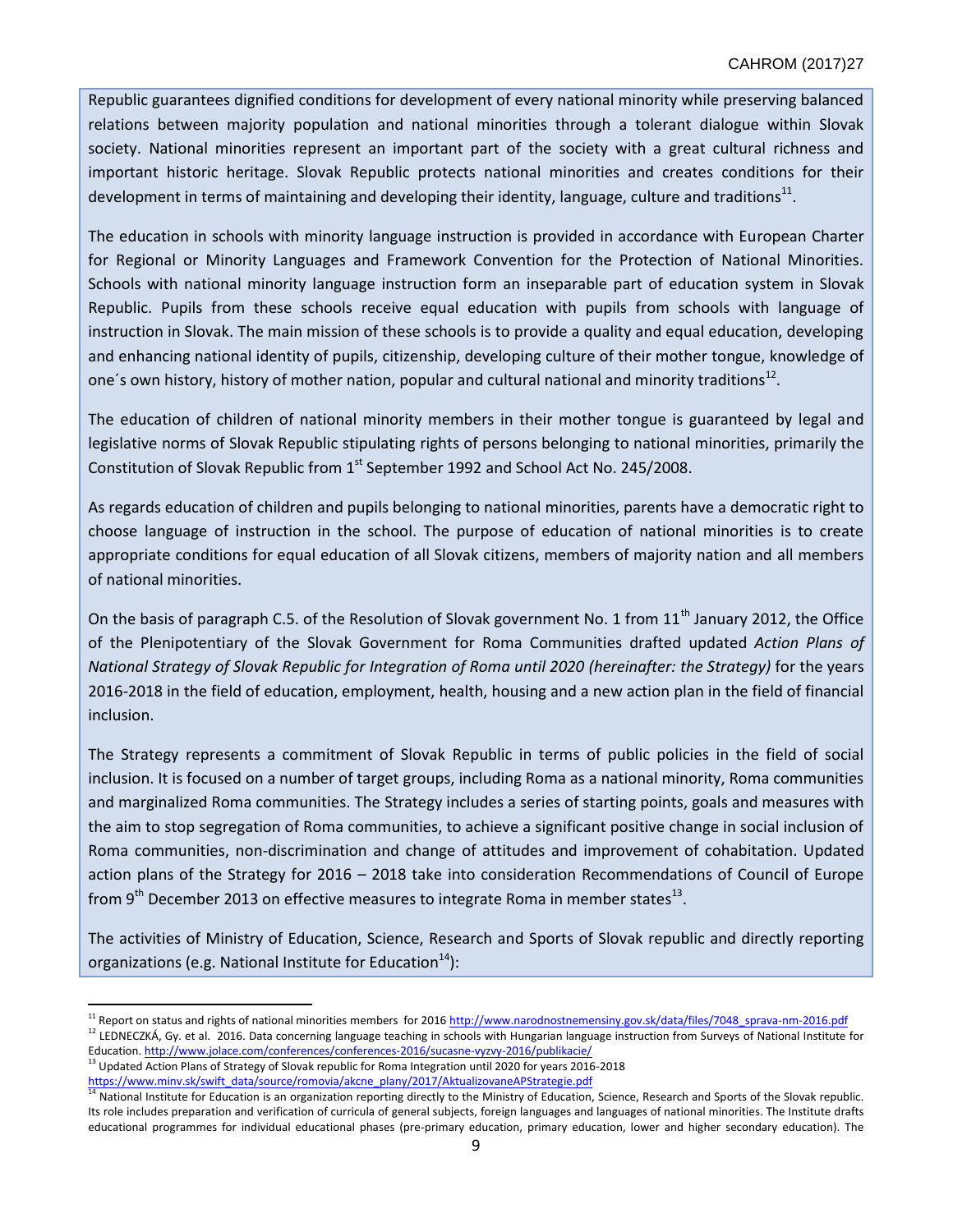- supporting day-long educational system for pupils from socially disadvantaged environment including pupils from Roma communities;
- supporting teachers' assistants in primary schools with pupils from socially disadvantaged background and with pupils from Roma communities;
- support and development of linguistic and cultural identity through education in Roma language and in history and culture of Roma;
- material and didactic support concerning subjects Roma language and literature and Roma culture;
- further education of pedagogical staff (teachers) with the aim to increase their intercultural competences in education system of pupils from Roma communities;

cooperation with Roma and non-government organizations during organization of trainings, workshops, national and international conferences.

In accordance with the current school legislation there are the following educational phases in Slovakia:

1. **Pre-primary education** – kindergartens (they form part of education system, but are not compulsory in the current situation)

## 2. **Primary education – compulsory**

a) primary education  $-1<sup>st</sup>$  stage of primary school

b) lower secondary education  $-2^{nd}$  stage of primary school

## 3**. Secondary education**

 $\overline{\phantom{a}}$ 

a) lower secondary vocational education – two year and maximum three year study in secondary vocational school

b) secondary vocational education – at minimum three year and maximum four year study program in secondary vocational school with secondary school final exam

c) complete secondary general education – at minimum four year and maximum eight year study program in secondary grammar school with secondary school final examination

d) complete secondary vocational education – at minimum four year and maximum five year educational program in secondary vocational school with secondary school final examination

**4. Higher vocational education (post-secondary or tertiary)** – at minimum two year and maximum three year study program in secondary vocational school, with final exam granting the right to use the degree "qualified specialist" with abbr. "DiS", or final year of continuous six year study program in conservatory or final year of

The organization of National Institute for Education includes:

Institute is responsible for a wide variety of various issues, including for instance issues related to integration and inclusion, education of children and pupils with special education needs (health handicap, social disadvantage), as well as education of children of migrants. Other tasks of National Institute for Education include development and support concerning material and didactic means, pedagogical research, experimental verification of new contents and innovative training models, pedagogical approaches, methods and techniques. National Institute for Education cooperates with international institutions, is beneficiary of various national and international projects funded from EU funds (Erasmus+, ESF), EEA financial mechanism, Norway grants.

<sup>-</sup> a central committee covering subjects Roma language and literature and Roma culture which has functioned since 2010. The committee is an advisory body of the Director of National Institute for Education. The members of the committee have meetings on a regular basis and collaborate in the process of drafting and innovating content of subjects: a) Roma language and literature, b) Roma culture. The committee reviews and comments documents concerning education of Roma national minority and develops initiatives to improve the position and quality of instruction of Roma language and literature and Roma culture in primary and secondary schools;

<sup>-</sup> a section responsible for drafting and development of education content concerning national minorities (Hungarian minority, Roma minority, Ruthenian minority, Ukrainian minority, German minority, Russian minority). With regard to Roma minority education, along with pedagogical research focused on inclusion, the Section is responsible for the content of subject Roma language and literature and Roma culture and target requirements for optional subject Roma language and literature. The section is working on two international projects: 1) *Together with Roma we will achieve more* (financed by EEA financial mechanism and state budget of Slovak republic). The project is completed and a discussion is underway about another predefined project. 2) *Through innovation of Roma language didactics towards inclusive education of pupils from disadvantaged background*. The project is in the phase of its implementation and is funded by European Union within the program Erasmus+.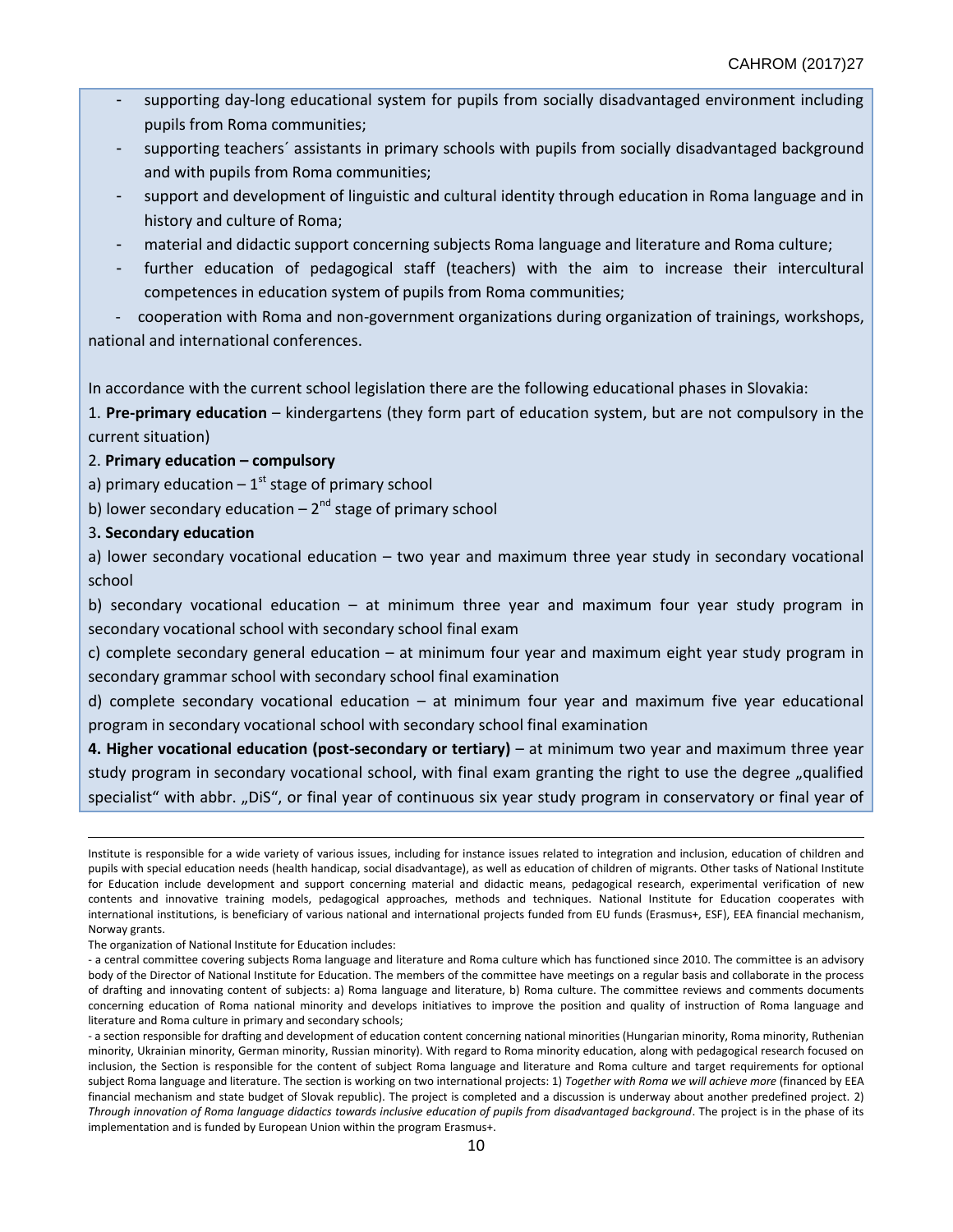continuous eight year study program in dance conservatory with the right to use the degree "qualified artist" with abbr. "DiS.art".

## **5. University education**

 $\overline{\phantom{a}}$ 

- a)  $1<sup>st</sup>$  degree bachelor study program
- b)  $2^{nd}$  degree masters study program ("magister", "engineer" study program)
- c)  $3<sup>rd</sup>$  degree post graduate (PhD) study program

Compulsory school attendance is 10 years. Slovak education system is composed of two levels. The first level includes National educational programme which is guaranteed by the state and its content is prepared, innovated and evaluated by National Institute for Education. National educational programme includes: framework study plans and educational standards. The second level includes a School educational programme, which is guaranteed by a specific school in collaboration with school founder, possibly parents and its content is prepared, innovated and evaluated by a specific school.

Slovak education system is composed of two levels. The first level includes National educational programme which is guaranteed by the state and its content is prepared, innovated and evaluated by National Institute for Education. The second level includes a School educational programme which is guaranteed by a specific school in collaboration with school founder, possibly parents and its content is prepared, innovated and evaluated by a specific school.

Schools included into the network of schools and school facilities as:

- School with language of instruction in Slovak. The education is implemented in accordance with Framework study plan with language of instruction in Slovak. The instruction is provided in Slovak language.
- Schools with language of instruction in national minority language. The education is implemented in accordance with Framework study plan with language of instruction in national minority language. The instruction is provided in national minority language.
- Schools with national minority language teaching<sup>15</sup>. The education is done in accordance with Framework study plan with national minority language teaching. The instruction is provided in Slovak language with a compulsory subject being national minority language.

On this basis there are three possibilities how a school may implement the curriculum of the subject Roma culture within school education system.

<sup>&</sup>lt;sup>15</sup> Roma language is taught in: Conservatory, Exnárová street, Košice, Private Pedagogical and Social Academy, Požiarnická No. 1, Košice, Private Music and Drama Conservatory, Požiarnická No. 1, Košice, Private and Music and Drama Conservatory, Rimavská Sobota, Joint School (eight year secondary grammar school and primary school), Kremnica, Constantine the Philosopher University, Department of Romological studies, Nitra. For comparison - an overview of schools in which minority language is taught (numbers for school year 2016/2017): **Hungarian language**: 340 kindergartens, 255 primary schools, 25 secondary grammar schools ("gymnasiums"), 37 secondary vocational schools, 4 universities: Hans Selye Universtiy in Komárno, Constantine the Philosopher University, Faculty of Central European Studies in Nitra, Comenius University in Bratislava, Matej Bel University in Banská Bystrica, University of Prešov in Prešov; **Ruthenian language:** Primary school with kindergarten, Kalná Roztoka, Michal Sopira Primary school with kindergarten in Radvan nad Laborcom, Primary school with kindergarten Pčolinné, Primary school with kindergarten Klenová, Institute of Ruthenian language and culture of University of Prešov in Prešov; **Russian language:** Primary school, Komenského 6, Medzilaborce, Primary school Duchnovičova Street, Medzilaborce, Primary school, 8. Mája Street, Svidník, Primary school, Komenského 2, Svidník, Private primary school, Bratislava – Petržalka; **Ukrainian language:** Taras Ševčenko Joint school (secondary grammar school and primary school), Prešov. Primary school, Jarabina. Institute of Ukrainian and Cesntral Euroepan Studies, University of Prešov in Prešov; **German language:** Primary school Hlboká, Bratislava, Primary school Hradná nám., Kežmarok, Primary school Chmeľnica 58, Primary school, Štóska 183, Medzev, Primary school, Školská 370/19, Nitrianske Pravno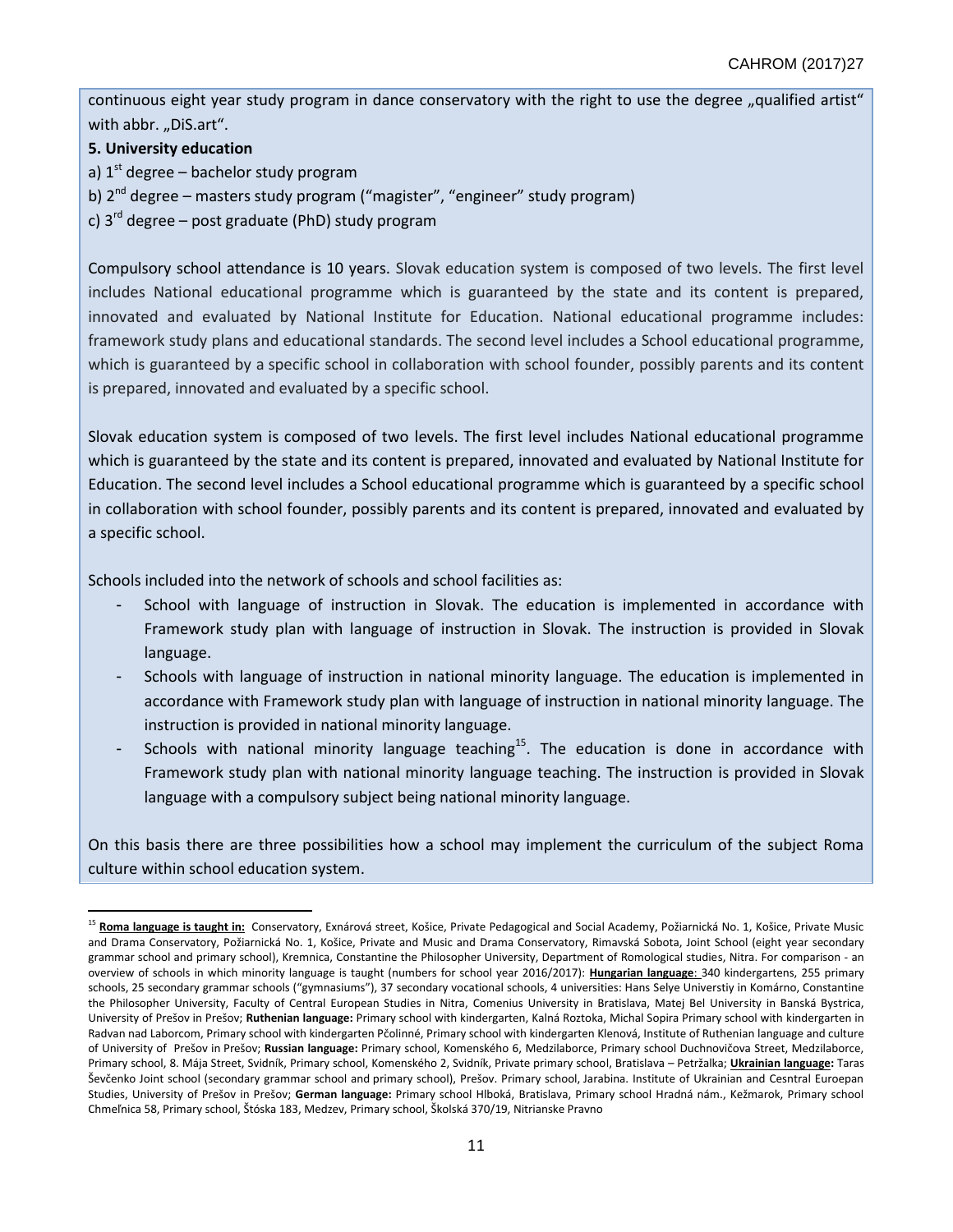1. Schools with language of instruction in Slovak:

- Roma culture as a cross-curricular theme of Intercultural education. As a cross-curricular topic it can be taught within general educational subject, including, for instance, the following: Ethical education (Models of historic characters), Civic education (family and multi-generational family living), National geography (Holidays in the my region in which I live – Easter, Christmas), Practical classes (Traditions and crafts in regions, such as smith and basket-maker), Romani language and literature (Stories of Roma personalities), Drawing (Depicting Roma history through various drawings), Music (Roma musicians and their life), History (Authentic testimonies of survivors).
- Roma culture as a separate subject within School education programme. Note: Content of the subject Roma culture was experimentally verified at primary and secondary schools in the years 2002-2010. National Institute for Education was a guarantor of this verification process. The experimental verification was followed by preparation of pedagogical documents which provided a basis for drafting content and performance standards for the subject Roma culture for primary schools.

2. Schools with language of instruction in national minority language and/or 3. Schools with national minority language teaching:

- Roma culture as part of curriculum of national minority language and literature (Roma national minority). National minority language and literature is a compulsory subject within education part Language and communication.
- Roma culture as a cross-curricular theme of Intercultural education. As a cross-curricular theme it can be taught within general educational subjects, including, for instance, the following: Ethical education (Models of historic characters), Civic education (family and multi-generational family living), National geography (Holidays in the given region in which I live – Easter, Christmas), Practical classes (Traditions and crafts in regions, such as smith and basket-maker), Romani language and literature (Stories of Roma personalities), Drawing (Depicting Roma history through various drawings), Music (Roma musicians and their life), History (Authentic testimonies of survivors).
- Romani culture as a separate subject within School education programme.

The following materials, which were developed within predefined project "Together with Roma we will achieve more"<sup>16</sup>, are available for the teaching of Roma language. The beneficiary of this project was National Institute for Education. The project was funded from EEA financial mechanism and state budget of Slovak Republic.

- Fairy tales in Slovak and Romani language,
- Romani Slovak reading book including and exercise book for pupils in  $2^{nd}$  year of primary school,
- Amari Romaňi Čhib/Our Roma including exercise book for beginners,
- History reading book (we search for Roma history) is designed for teachers and pupils from  $7<sup>th</sup>$  until  $9<sup>th</sup>$ year of primary school,
- Romani culture designed for teachers and pupils of secondary schools,
- Roma-Slovak and Slovak-Roma dictionary for primary education teachers,
- Journal from international conference "Together with Roma we will achieve more".

 $\overline{a}$ <sup>16</sup> <http://www.statpedu.sk/sk/o-organizacii/projekty/together-roma-we-will-achieve-more/>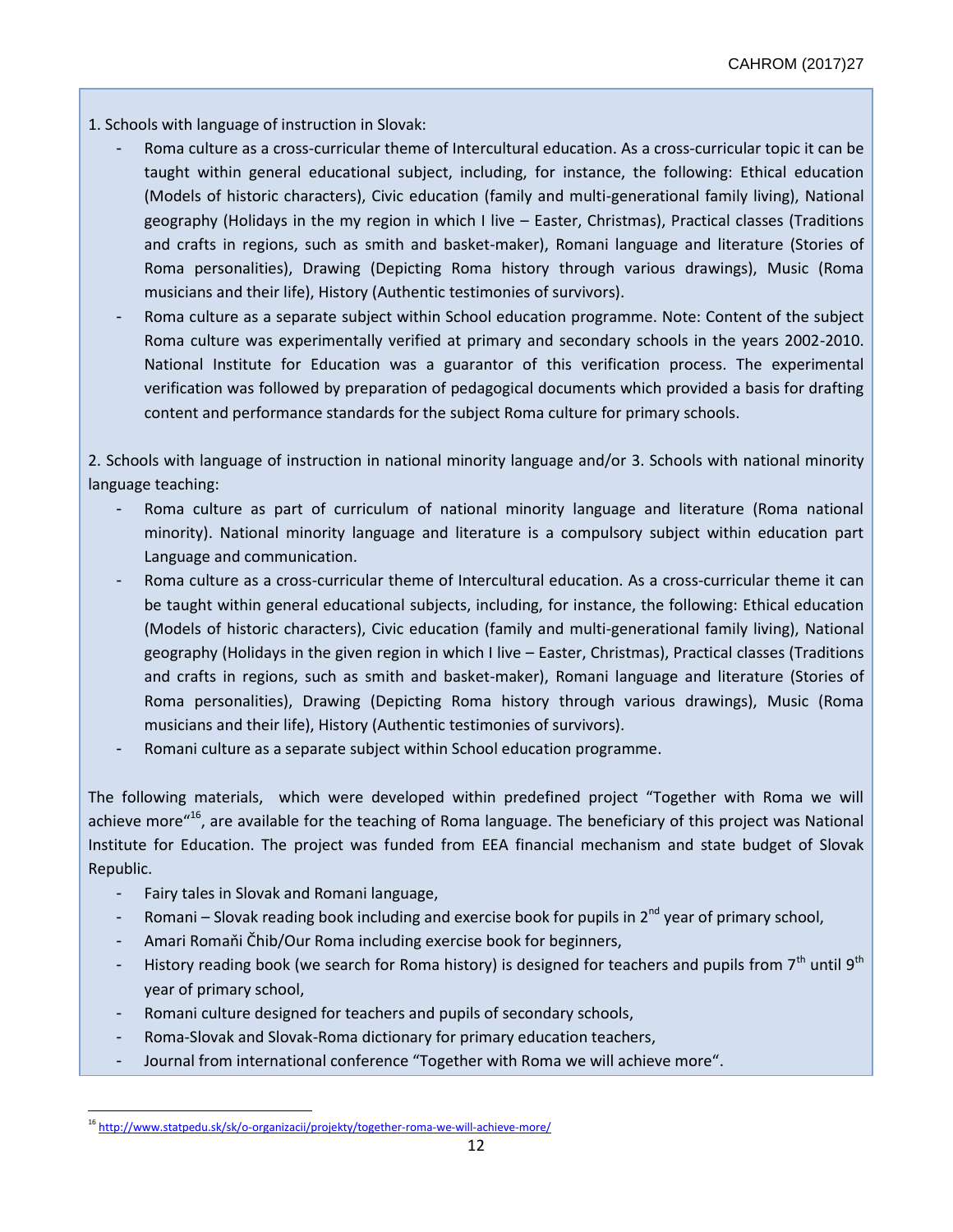## **3.1.2. Czech Republic**

According to qualified estimates, 245,800 Roma live in the Czech Republic, which represents 2.3% of the population. In the school year 2016/2017 primary education was attended by 33,858 Roma pupils according to qualified estimates, which represents 3.7% of all pupils attending primary education. In the Czech Republic, qualified estimates of the number of Roma pupils are carried out only within the framework of primary education. It is currently being discussed to extend the survey to secondary education as well.

Education is normally divided into pre-primary, primary and secondary education. For each type of education, the Framework Educational Programs are developed at national level. They represent the main curriculum documents according to which more specific School Educational Programs are elaborated. For example, in the Framework Educational Programs the topic of Holocaust is, of course, mentioned, but only in general. It does not state that schools have to teach specifically about Roma victims of the Holocaust. The extent to which the history of the Roma will be taught depends on the School Educational Programs or teacher's own activity and initiative. Schools may use the services of contributory organizations or NGOs. Museum of Roma Culture in Brno is very active in this area – they provide lectures in schools about Roma history, including the Roma Holocaust, and also accept excursions to the permanent exhibition at the museum devoted to the history of Roma and Roma Holocaust.

Tertiary education is autonomous. Universities carry out accredited study programs that are divided into individual fields of study. In the Czech Republic, there is an accredited field of study "Roma Studies" realized by Charles University in Prague, which is unique both in Czech and world context.

There is no overview of the extent to which individual schools teach the history of Roma or Romany realities. However, there are data on schools where the Romani language is taught. The Romani language was taught in 2016 at 3 universities, 1 secondary school (Secondary School of Management and Law, s.r.o., in Jihlava, where Romani language and Roma history are taught in the range of 1 hour per week) and 1 elementary school (Florián Bayer Elementary School in Kopřivnice teaches Romani language within the subject of Multicultural Education).

Efforts to teach Romani language are also confronted with declining or no interest on the part of potential pupils and students, and a critical shortage of lecturers who speak Romani language well enough in order to be able to teach it. Teaching of Romani language therefore takes place dominantly in families, even though here it is also in decline. The number of parents who have a good command of Romani language is declining. It is therefore necessary to systematically promote activities supporting the teaching of the Romani language in order to reverse its decline.

#### **3.1.3. Hungary**

Law 2011. CXC. on national public education is the most important regulator in public education.

The purpose of the Act is to create a system of public education that promotes the harmonious spiritual, physical and intellectual development of children and young people through conscious development of their skills, abilities, knowledge, skills, emotional and volitional qualities, and thus their moral and independent lives. The aim is helping them reach their goals, become people responsible for reconciling private interests with the public interest. Its primary goal is talent management through the means of education and prevention social disruption.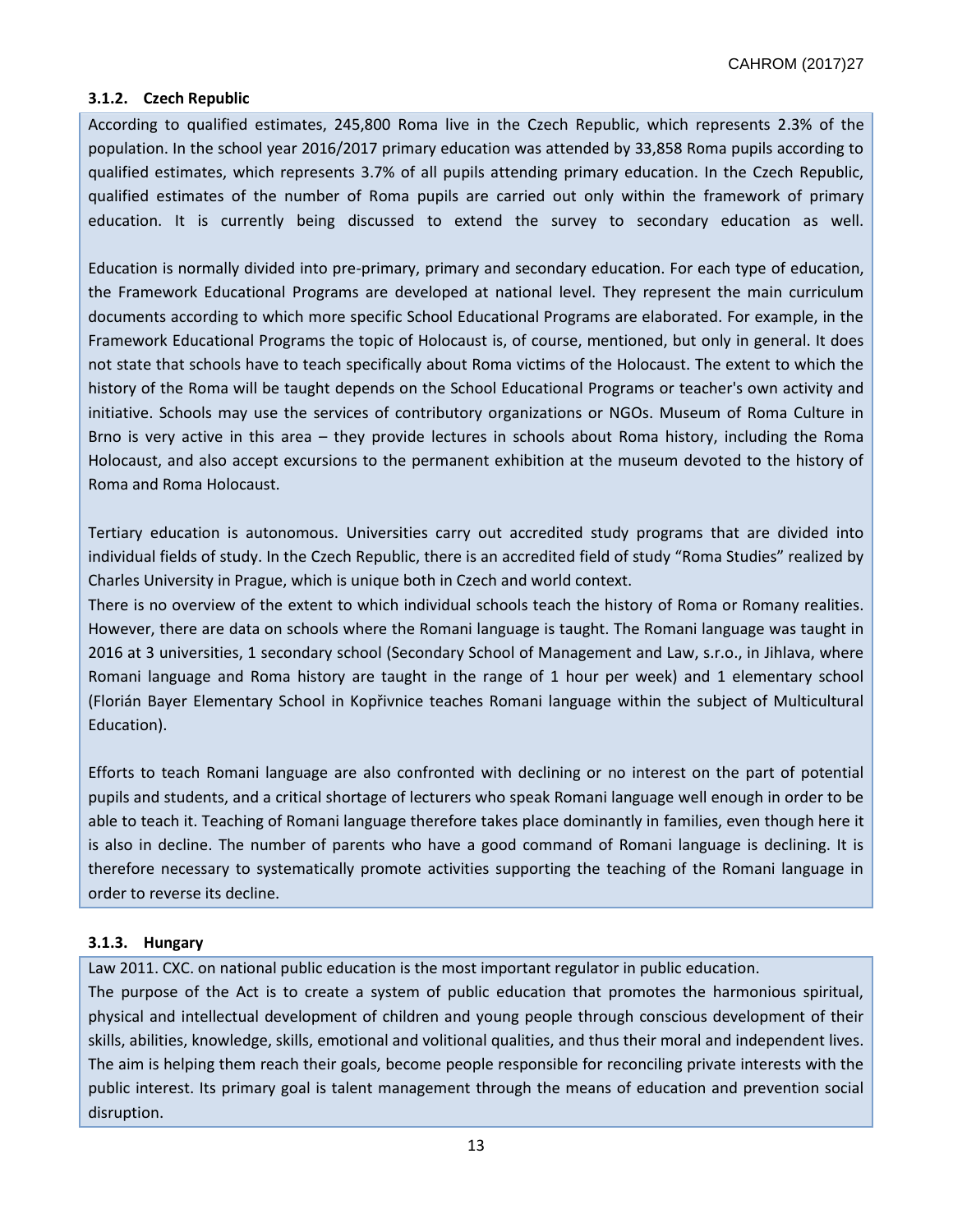The principles of pedagogy, education goals, development tasks, key competences and educational contents are formulated in the National Core Curriculum are defined in the framework curricula published in the Hungarian Gazette. The framework curricula issued by the Minister are usually divided according to grades (upper and lower secondary schools, four-, six- and eight-grade secondary schools, vocational secondary schools, vocational schools), and specific curricula have been prepared for specific public education tasks.

The National Core Curriculum is one of the basic content-regulatory documents of Hungarian education. The main function of the National Core Curriculum is the principled foundation of the content of public education. It defines the general objectives of public education, the main areas of education to be transmitted, the stages of public education and objectives of development at certain stages. The National Core Curriculum therefore defines key competences, key development tasks and areas of education.

Framework curricula include the objectives of education and training, the subject system, the topic of the subjects, the requirements of the subjects, and the tasks of developing intersubject knowledge and skills areas, and define the recommended time frame of the requirements.

The curricula are structured according to school types and pedagogical sections (upper and lower secondary schools, four-, six- and eight-grade secondary schools, vocational secondary schools, vocational schools), and special curricula have been prepared for some specific public education tasks.

The curriculum for each subject fix annually the compulsory number of lessons per week and the maximum available time frame of 10%. Each subject curriculum covers 90% of the time frame available for the subject (exceptions to the special curriculum framework curriculum).

Law 2011 CXC on National Public Education and the Decree on the Issuance 110/2012, Introduction and Application of the National Core Curriculum contains the rules applying for schools. Taking into account the requirements of the Government Decree, schools should develop their own local curricula using framework curricula.

In some areas, the school can choose from the published framework curricula (variants A and B). The choice should be made based on assess to existing or potential resources and whether the framework curriculum to be chosen matches the profile of the school, its traditions.

In addition to the compulsory subjects and hours, the educational bodies must decide on how to use 10% of the hourly rate of the class (free time frame). One can decide, for example, to increase the duration of a subject with a minimum number of hours or to introduce an optional subject. They can choose an elementary school curriculum in the framework curricula or apply a curriculum that was previously developed and / or used in school practice, and schools can also create their own subjects / subjects.

The aforementioned decisions can jointly define the school's or their individual grades and departments' own faculty of education and, where appropriate, a subject. Versatility is ensured in order to preserve local features and values.

**The appearance of the Roma in the content regulators National Curricula**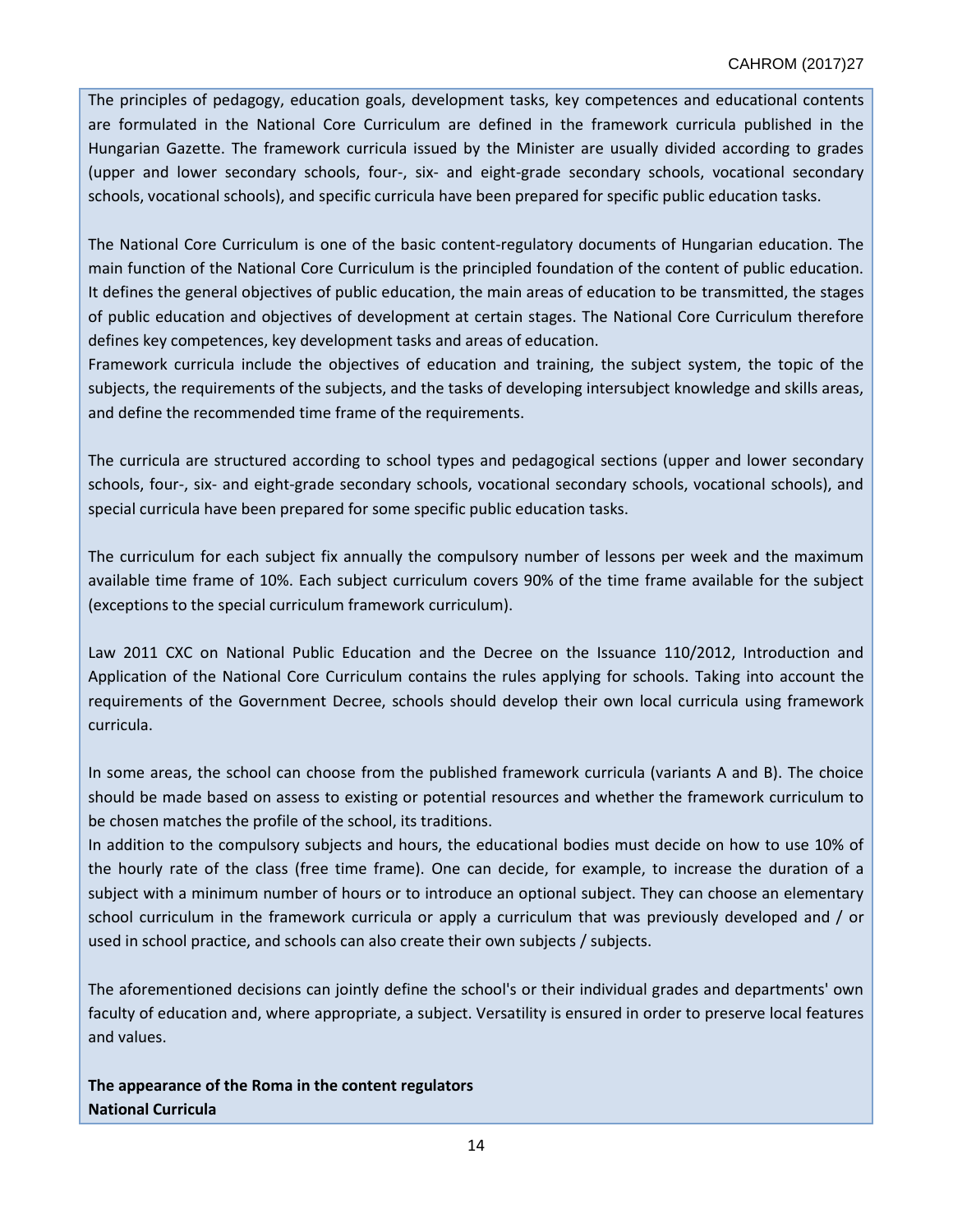**History** – chronological themes

Grade 5-8. The culture of Hungarian minorities, changes in the situation of the Roma population.

Grade 9-12. Judaism, Holocaust, Roma Genocide.

The history, situation and integration process of Roma culture.

## **Homeland studies**

Grade 5-8. The culture and traditions of minorities living in our country (e.g. elements of Roma People's Knowledge).

## **Framework curriculum**

This curriculum presents this topic not in a chronological order, the topic of minorities appears at different places and time. Roma people can be found in the following places:

Grade 7-8. The concept of Roma Genocide is an obligatory definition apropos of the IIWW. In the topic of Creating and Building Democratic Relationships in Hungary, contain The Situation of Roma topic.

Grade 11-12. The "Porrajmos" is mandatory concept in the theme of the IIWW.

## **Other topics**

Problems of social inequalities and mobility.

(On this topic the teachers and the pupils can initiate a discussion / debate on a social / historical topic. There is a possibility for formulating your own opinion on integration Roma.

## **Homeland Studies**

Grade 5. In the topic of nationalities living in Hungary there is a thematic unit: The designations of nationalities living in Hungary (e.g. German, Slovakian, Serbian, Croatian, Slovenian, Romanian, Roma).

In the subject of history in the upper school there are 12 classes available according to the framework curriculum for teaching IIWW, with a significant part of it being the Holocaust. In secondary school there are 15 classes to teach IIWW. In addition, the Holocaust is a topic in other subjects.

## **Commemorations at school**

Since 2001, April 16th is the Memorial Day for Holocaust Victims. On this day schools decide themselves how to commemorate the victims: to do thematic walks, to visit the Holocaust Memorial Centre, to visit memorials, to hold festivals or film screenings (*Saul's son*, *Schindler's list*, etc.).

The most important content regulators of education:

- law 2011. CXC. on National Public Education
- Government decree 110/2012. concerning the issue, introduction and Application of the National Core Curriculum
- Decree 20/2012. on the operation of education and training institutions
- Decree 51/2012. (XII.21.) on the order of issuance and approval of framework curricula
- Decree 4/2013. (I 11) on the issue of the teaching of two teaching languages in school education
- Decree 16/2013. (II.28.) on textbook registration, textbook support and the rules of school textbook provision

## The list of related websites:

<http://www.hdke.hu/>

[http://ofi.hu/sites/default/files/attachments/forras\\_biro\\_aletta.pdf](http://ofi.hu/sites/default/files/attachments/forras_biro_aletta.pdf)

<http://index.hu/belfold/holoka/>

[http://www.budapest.com/budapest\\_kalauz/latnivalok/muemlekek/cipok\\_a\\_duna\\_partjan\\_egy\\_megrazo\\_eml](http://www.budapest.com/budapest_kalauz/latnivalok/muemlekek/cipok_a_duna_partjan_egy_megrazo_emlekmu.hu.html)

[ekmu.hu.html](http://www.budapest.com/budapest_kalauz/latnivalok/muemlekek/cipok_a_duna_partjan_egy_megrazo_emlekmu.hu.html)

<http://ofi.hu/holokausztrol-az-iskolaban>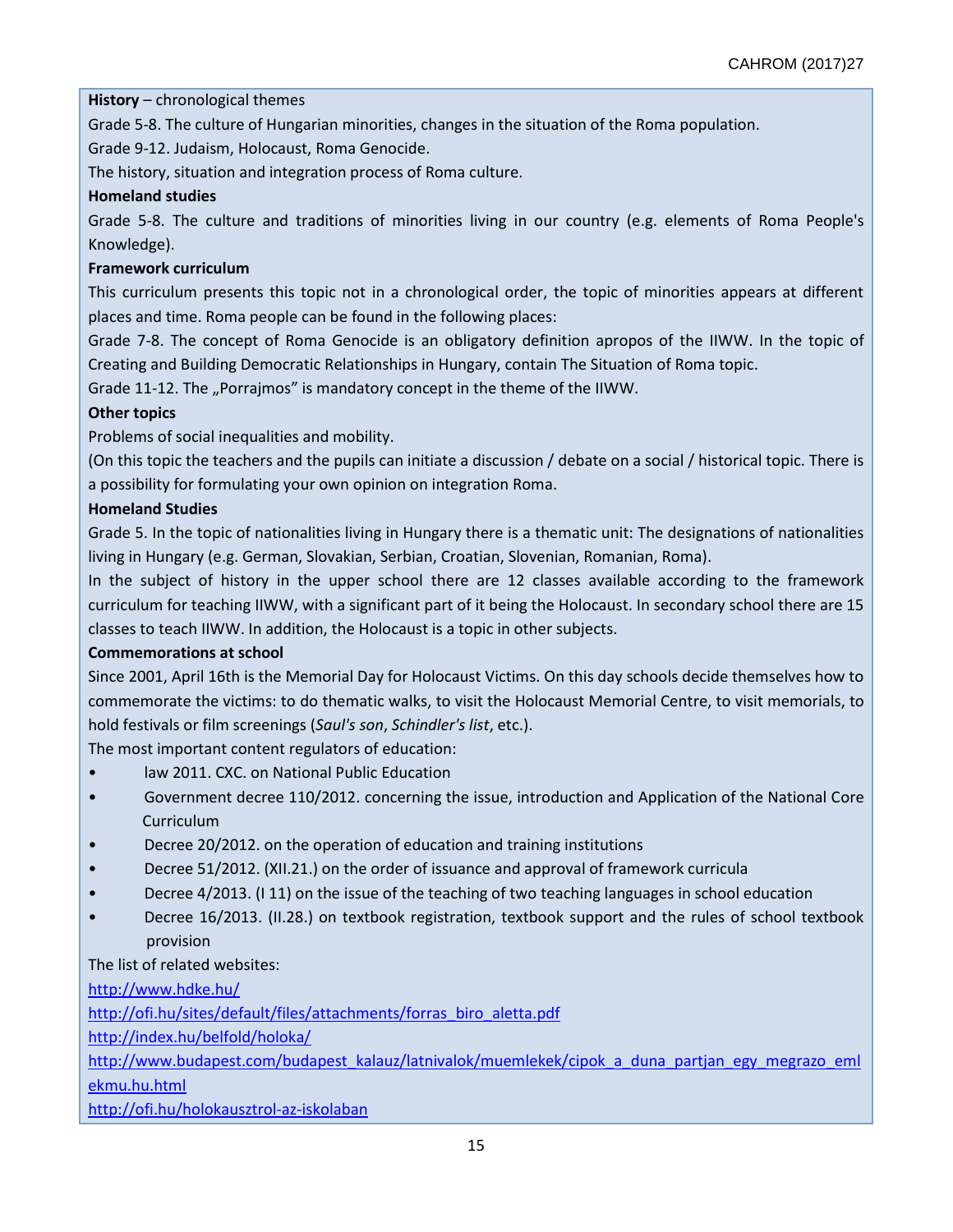## **3.1.4. Republic of Moldova**

The Republic of Moldova is a poly-ethnic state (national minorities account for 35.5% of the population), that is why continuing efforts are made to ensure compliance with the ethnic, cultural, linguistic, and religious identity of each person belonging to a national minority, as well as to create appropriate conditions enabling them to express, preserve and develop this identity.

In order to create the necessary conditions for the socio-cultural development of the Roma, on 09.06.2016 (the GD No.734) the Government of the Republic of Moldova approved the new Action Plan for supporting the Roma Population in the Republic of Moldova for 2016-2020, which represents a continuity of the RM Government's commitments for Roma people social inclusion. The Action Plan<sup>17</sup> is a policy document planning the means for solving the problems of Roma communities, as well as ensuring the implementation of a policy at the national level, involving a specific approach for Roma, which confirms the measures undertaken to ensure and implement Roma integration in the active socio-cultural life of the society. Roma Action Plan stipulates the priorities relating to education, health, labor and social protection, housing and community development fields, participation in decision – making and combating discrimination. Key element of new Roma Action Plan is realization of rights of the Roma communities to participate in public life, decision making processes and in solving problems that affect them at different levels. Document includes new measures to ensure Roma social security on labour market $^{18}$ .

The education in the Republic of Moldova is based on the principle of recognition and guarantee of the rights of persons belonging to national minorities, including the right to preserving, developing, and expressing their ethnical, cultural, linguistic, and religious identity. The national legislation ensures the right to choose the language of education and training at all levels of education. The right of citizens to education in their native language is ensured through the establishment of the necessary number of educational institutions, classes, groups, and their operating conditions. The assurance of equal access to education for all citizens, regardless of their material status, domicile, sex, ethnicity, etc. is provided in the new Code of Education approved in 2014 $^{19}$ . Hence, it sets forth the "principle of fairness", based on which, access to education is ensured without any discrimination.

In line with the Code of Education of the Republic of Moldova, the education system is organized by levels and cycles in compliance with the Standard International Classification of Education (ISCED-2011):

- (a) Level 0 early education: ante-preschool education; preschool education;
- (b) Level 1 primary education;
- (c) Level 2 secondary education, cycle I: gymnasium education;
- (d) Level 3 secondary education, cycle II: lyceum education; secondary technical vocational education;
- (e) Level 4 post-secondary technical vocational education;
- (f) Level 5 non-tertiary post-secondary technical vocational education;
- (g) Level 6 higher education, cycle I: Bachelor degree higher education;
- (h) Level 7 higher education, cycle II: Master degree higher education;
- (i) Level 8 higher education, cycle III: PhD degree higher education.

 $\overline{a}$ 

The pre-university educational institutions network of Moldova includes 1,489 institutions (schools, secondary

<sup>&</sup>lt;sup>17</sup> The new Action Plan was developed in the EU framework on Roma, OSCE/ODIHR Strategy and Report on implementation of the strategy in states that are party of OSCE (2008), CoE and United Nations recommendations.

<sup>&</sup>lt;sup>18</sup> <http://lex.justice.md/index.php?action=view&view=doc&lang=1&id=365368>

<sup>19</sup> <http://lex.justice.md/md/355156/>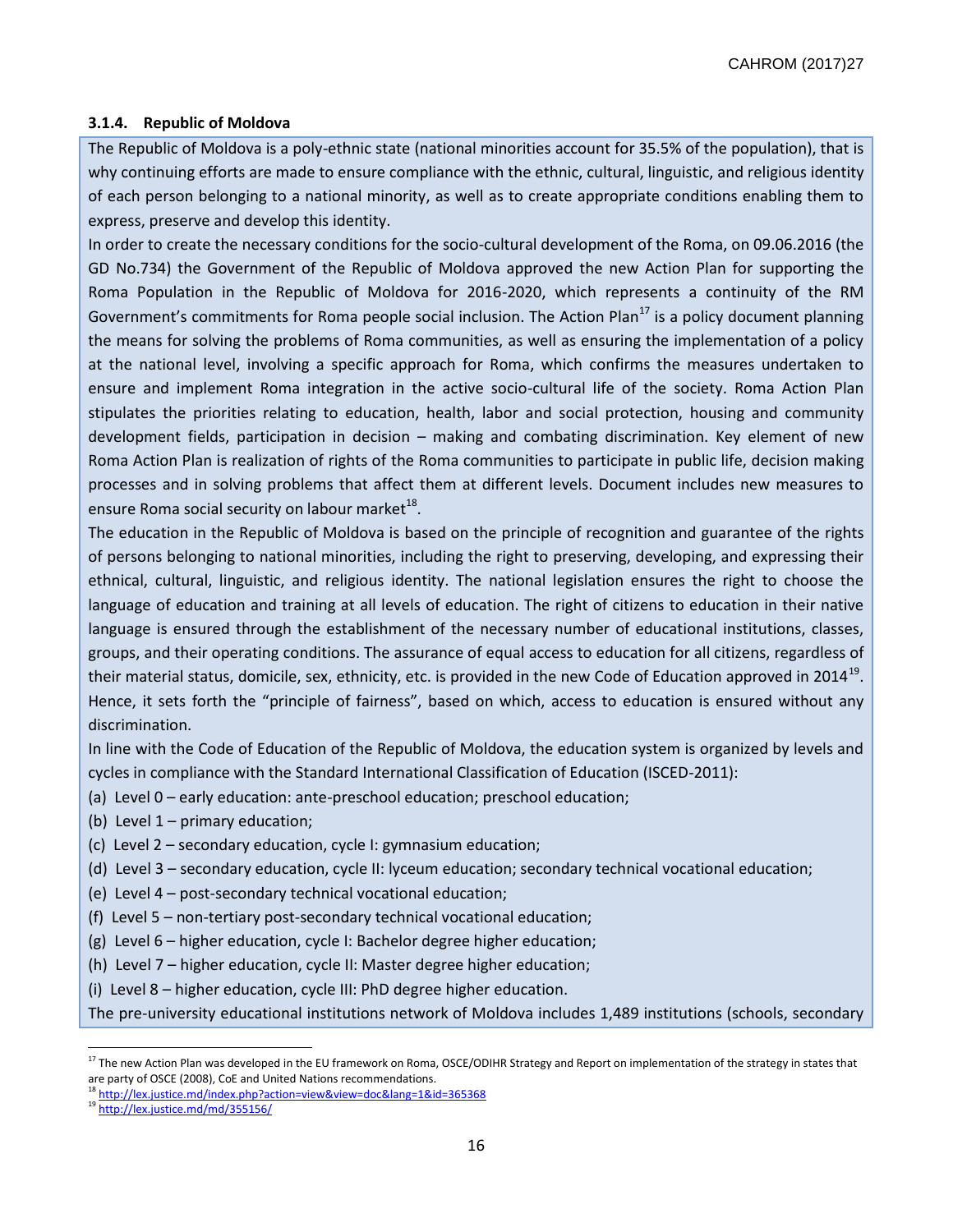and high schools) of which 280 institutions are teaching in Russian, and 82 are mixed. In Moldova 3 models of language study of the national minorities in the pre-university education system was formed:

(a) Schools and high schools teaching in Russian;

(b) Schools teaching in Russian, with Ukrainian, Gagauz, Bulgarian, Polish, Hebrew, or German as a course in the curriculum;

(c) Experimental educational institutions, where languages of the national minorities are used as the teaching language: Ukrainian – in two schools, Bulgarian – one school.

Social education function is formation of national consciousness, identity and culture and promotion of intercultural dialogue. Ministry of Education promotes intercultural dialogue in relation to problems faced by Roma, Roma children, youth, and educational system. A large network of pre – university education institutions is developed, providing access to free gymnasium for all children, including Roma children. In November 2012, with the financial support of OSCE/ODIHR, there was developed the "Guideline for Roma Families" edited in 3 languages (Romanian, Russian, Romani), which represents an assistance framework to facilitate the access to social assistance services, private medical services, education, conclusion of civil status documents, etc. The guidelines were distributed to the leaders of Roma Associations, as well as to the population in communities compactly populated by Roma. Following the recommendations mentioned in "Guideline for Roma Families" – Roma communities involve in activities related to including children in educational process, identifying mechanisms for Roma children/pupils absent from classes, cooperate with level 1 and 2 local public authorities and non-governmental organizations promoting Roma inclusion. Providing compulsory schooling for children and prevention of child abandonment  $-$  is the focus of central and local public authorities, discussed in meetings of district councils, town halls, and administrative councils of General Directorates of Education, Youth and Sport and of teaching councils of educational institutions.

According to data presented by Education, Youth and Sports Directorates, 1739 Roma students are registered in the country. As result of measures taken, on October 15, 2016 outside official school were 79 Roma children aged 7-16, on 29.12.2016 – number of non-schooled pupils decreased to 17. Among non-schooling causes are: precarious material condition, vagabondage, exchange of living place, parents' refusal, etc. Relative dropout situation has improved. On 25.01.17, 28 Roma students dropped out of school compared to 98 students in study year 2015-2016. Feeding of the students in educational institutions is organized free of charge (Level 1), as stipulated by Government Decision no.234/ 25.02.2005 and Government Decision no.198 of 16.04.1993. Manual provision of students in pre-university education is entirely accomplished (100%) through Manual Rental Scheme managed by Special Book Fund. Under Government Decision no.1040/05.10.2005, students of grades I to IV are provided with manuals free of charge. During last year's, all children in Ist class, on 1st September, receive first handbook – The Abbey. Roma students from vulnerable families receive material assistance from local municipalities for purchase of school supplies and, where appropriate, clothing and footwear.

Activities of the Ministry of Education on providing – Roma education in the Republic of Moldova:

- Ensure free transportation of children from Roma intensive located communities, more than 3 km distance from nearest educational institution;
- Ensure introduction of prolonged study program for Roma children for homework preparation and organization of meditation classes;
- Encompass teaching and management staff in educational institutions in in-service training process on intercultural education;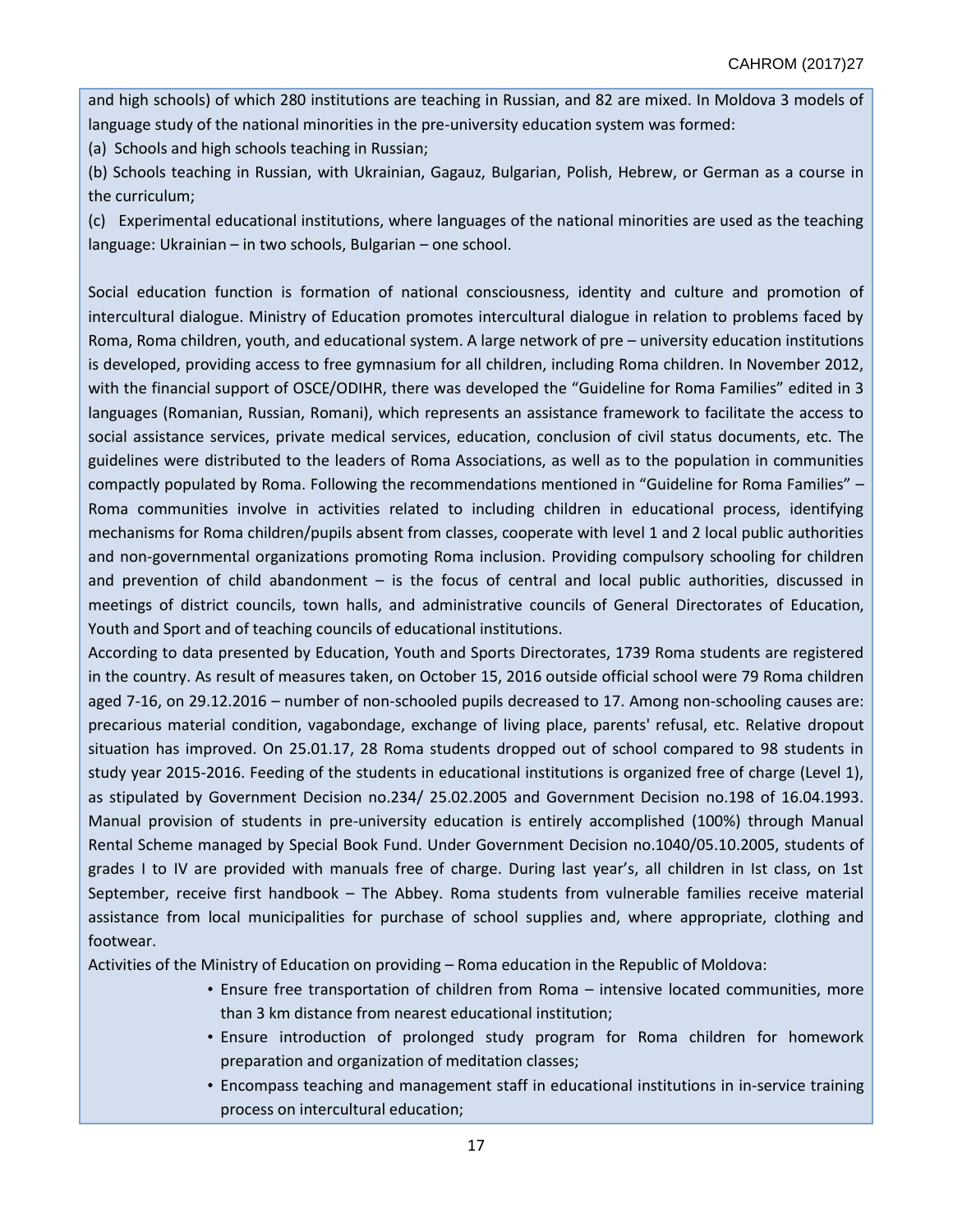- Collaborate with non-governmental and public organizations of Roma, to involve them, solving problems related to including children in educational process;
- Organize and conduct trainings on cultural difference in pre-school and school education, in partnership with Roma organizations;
- Develop Guides for Community Mediators (eg. Chapter "Education")<sup>20</sup>.

According measure No.1.2.2., which are included in Action Plan for supporting the Roma Population in the Republic of Moldova for 2016-2020: "Elaboration of a module in the National school curriculum on the subject – *History, culture and traditions of the Ukrainian, Russian, Gagauz, Bulgarian, Roma and other ethnic groups in the Republic of Moldova*", during the 2016-2017 study year – this subject was introduced in the National School Curriculum / Framework Plan for Education (Level 1,2,3)<sup>21</sup>. Implementation of the module "The history, culture and traditions of the Ukrainian, Russian, Gagauzian, Bulgarian people" in the pre-university education institutions of the Republic of Moldova was facilitated thanks to the published teaching materials (textbooks in native language)<sup>22</sup> and teachers which are trained in pedagogical institutions during last 25 years. Contrariwise, implementation of the module "The history, culture and traditions of the Roma people" at present is provided by teaching materials published in Romani language by the Council of Europe<sup>23</sup> and academic publications edited by the researchers from "Roma ethnology" Group from the Institute of Cultural Heritage of the Academy of Sciences of Moldova<sup>24</sup>. But for now, unfortunately, in the Republic of Moldova there are no trained teachers which are available to implement this topic in pre-university education institutions.

Concerning inclusion of the topic concerning "Roma Holocaust" in the Moldavian school textbooks, it is worth mentioning following:

In *Romanian and Worldwide History Textbook* (Chisinau: Cartdidact, 2013) for Level 2: secondary education, first cycle (Gymnasium) – form IX, it was included Chapter nr. I/16: Romania, Bessarabia and Transnistria (1940- 1944) / Case study "Policy toward Hebrew and Roma" (p. 67).

In *Romanian and Worldwide History Textbook* (Chisinau: Cartier educational, 2013) for Level 3: secondary education, second cycle (high school/Lyceum) – form XII, it was included Chapter nr.1/5: Bessarabia and Romania during the Second World War (1939-1945) / Paragraph nr.05 "Holocaust" (pp. 29-31)<sup>25</sup>.

## **3.1.5. Romania**

Both slavery and the Holocaust were part of the Roma historical experience on the Romanian territories. Nevertheless, these topics continue not to be (satisfactorily) covered by the national history curriculum. The Romanian pre-university education system after 1990 has a tripartite structure of four years each: primary school (1-4), lower secondary school (5-8) and upper secondary education (9-12).

[http://tbinternet.ohchr.org/\\_layouts/treatybodyexternal/Download.aspx?symbolno=INT%2fCESCR%2fRLI%2fMDA%2f28762&Lang=en](http://tbinternet.ohchr.org/_layouts/treatybodyexternal/Download.aspx?symbolno=INT%2fCESCR%2fRLI%2fMDA%2f28762&Lang=en) [http://tbinternet.ohchr.org/\\_layouts/treatybodyexternal/SessionDetails1.aspx?SessionID=1149&Lang=en](http://tbinternet.ohchr.org/_layouts/treatybodyexternal/SessionDetails1.aspx?SessionID=1149&Lang=en) 

[http://www.edu.gov.md/sites/default/files/plan-cadru\\_2016-17.pdf](http://www.edu.gov.md/sites/default/files/plan-cadru_2016-17.pdf)

 $\overline{\phantom{a}}$ <sup>20</sup> **E/C.12/MDA/Q/3/Add**.**1 – Committee on Economic, Social and Cultural Rights (UN)**. Sixty-second session (Geneva, 18 September-06 October 2017). List of issues in relation to the third periodic report of the Republic of Moldova. Addendum: Replies of the Republic of Moldova to the list of issues // Question 31 – *Roma education*, pp. 61-62 [Date received: 28 August 2017]. Online:

<sup>22</sup> <http://krorm.ru/deyatelnost/manuals.html>[http://buktolerance.com.ua/?page\\_id=670&lang=ru](http://buktolerance.com.ua/?page_id=670&lang=ru) <http://old.gagauzmedia.md/index.php?newsid=6016> [http://www.edu.gov.md/sites/default/files/limba\\_si\\_literatura\\_bulgara.pdf](http://www.edu.gov.md/sites/default/files/limba_si_literatura_bulgara.pdf)

[http://cc.sibimol.bnrm.md/opac/bibliographic\\_view/334745;jsessionid=F1B5466C85B0D50FBB2080C3D9D99EC7](http://cc.sibimol.bnrm.md/opac/bibliographic_view/334745;jsessionid=F1B5466C85B0D50FBB2080C3D9D99EC7)<br>23 https://www.astronometric.com/sec/bibliographic\_view/334745;jsessionid=F1B5466C85B0D50FBB2080C3D9D99EC7

[https://www.coe.int/t/dg4/education/roma/histoCulture\\_en.asp](https://www.coe.int/t/dg4/education/roma/histoCulture_en.asp)

[https://www.coe.int/t/dg4/education/roma/publications\\_en.asp](https://www.coe.int/t/dg4/education/roma/publications_en.asp)

<http://patrimoniu.asm.md/en/etnologie-si-culturologie>

<sup>25</sup> <http://www.cartier.md/carti/istoria-rom%C3%A2nilor-%C8%99i-universal%C4%83/1086.html>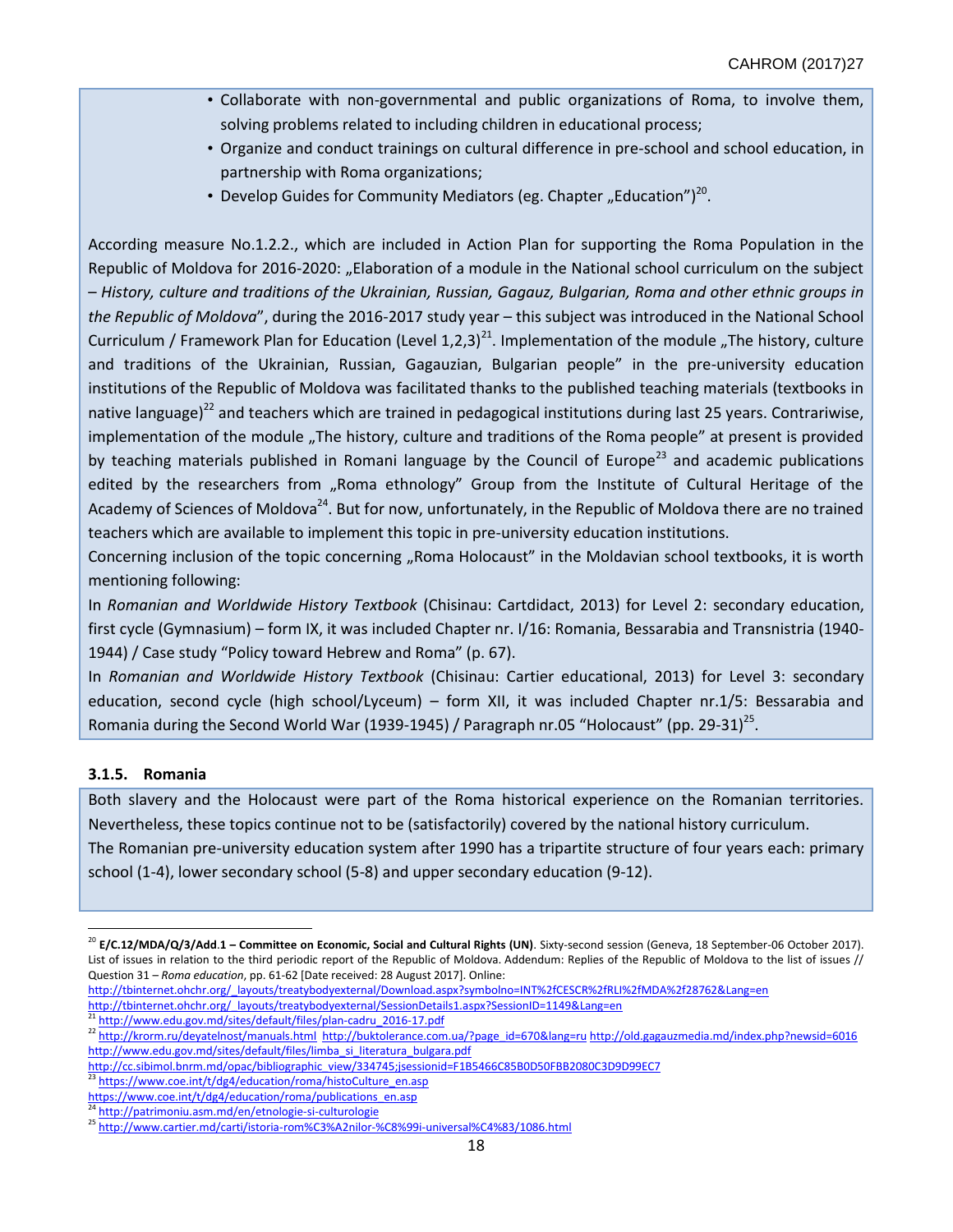## 1) **Mandatory (although rather superficial and biased ) covering of the Holocaust with optional textbooks**

After 1999, pedagogical pluralism was introduced. For every class, there are variable numbers of textbooks approved by a committee within the Ministry of Education, out of which every teacher can choose. The textbooks can vary with regard to their pedagogical approach, content, layout etc. As a consequence of the Decision no. 3001/1999 of the Ministry of Education, the Holocaust was introduced as a mandatory subject within the larger theme of WWII and issued related to it were included in the curricula for the 7th, 8th and 10- 12th grades. However, until 2003, the Holocaust was presented in a rather chaotic and biased manner (some textbooks didn't mention the Holocaust or offered false information, put emphasis on the German responsibility exclusively, while neglecting the Romanian involvement, etc.).

Things started to slightly improve after 2004 (The Final Report of the International Commission for the Study of the Holocaust in Romania "Elie Wiesel"). The Ministry of Education decided that both the school curricula and textbooks were to be realised according to the conclusions of the Final Report. However, there is not yet a specific chapter on the Holocaust. Instead, information on it is to be found in different chapters: Ethnic and confessional diversity; Romania and religious tolerance in the 20th century, etc. On the whole, there are significant differences. Some textbooks cover it superficially (no reference to anti-Semitic legislation, pogroms and deportations of Jews and Roma, overgeneralizations and minimization), while others treat the Holocaust relatively satisfactorily. However, on the whole, as the Holocaust was treated only as part of the larger WWII theme within the mandatory curricula, there are few references to the Roma (very brief information on slavery and the Holocaust, without enough attention to the context, features, comparison, etc.).

#### 2) **Elective courses and textbooks**

After international pressure on Romania to deal with its past and acknowledge its own participation in the Holocaust, a solution for a better covering of the Holocaust (not necessarily of the Roma history in general) was the decision of MEN to introduce an elective course on "The History of Romanian Jewry and the Holocaust" where also the fate of the Romanian Roma during WWII was treated on several pages.

Afterwards, a few other elective textbooks were introduced (*The History of Communism; History of the national minorities in Romania*, 2008; *History of the Romanians from the South of the Danube*, 2009; *History of the European Union; History of the Monarchy in Romania*, 2012; *The recent History of Romania; Contemporary Migration movements in the XXth and XXIst century*, 2016). More information on the Roma history was offered by the textbook "*History of the national minorities in Romania*" where a group of Roma intellectuals were invited to write on the history of the Roma.

3. **Recent Roma involvement and inclusion of topics regarding the Roma history in the mandatory curriculum**. According to the Order of the Ministry of Education 3593 / 18.06.2014, the Ministry launched a process to change the gymnasium curriculum. Consequently, the Roma Agency "Impreuna" advocated for introducing elements of Roma history in the compulsory History curriculum. In October 2016, a partnership agreement was signed by: 1) the Roma Agency "Impreuna", 2) The Ministry of Education, 3) The "Elie Wiesel" National Institute for Studying the Holocaust in Romania, 4) The National Centre for Roma Culture – Romano Kher to develop educational materials for teachers' training with focus both on the Roma slavery and on the Holocaust. Different pressures from above (IHRA) and from grass root level (Roma organizations) ensured the success of this initiative. According to the Order No. 3393/28.2.2017 of the Romanian MEN, starting with the school year 2020/2021, there will be lessons both on the Roma slavery ("Roma – from slavery to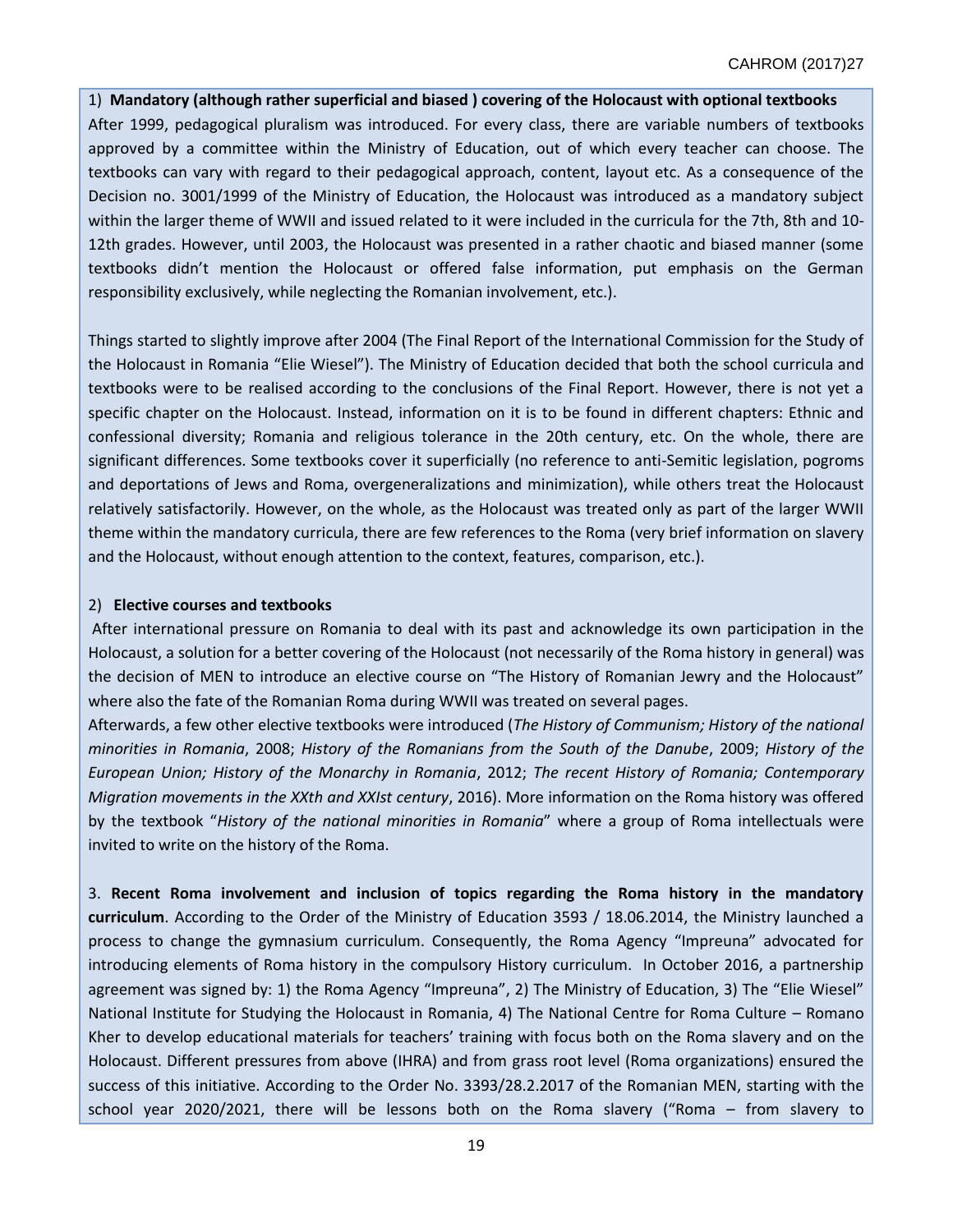emancipation") and the Holocaust of Roma and Jews, in the frame of the History curriculum for the 8th grade, as part of the compulsory study of history.

## 4. **Trainings with history teachers**

There were already such trainings with focus on the Holocaust. So far such trainings were organised by several Universities and by INSHR-EW (the National Institute for the Study of the Holocaust "Elie Wiesel"). These are accredited by MEN. Furthermore, there are trainings with the history teachers organized by Yad Vashem (generally - on Holocaust) or, recently, by Yahad In Unum (Holocaust by bullets and Roma in Eastern Europe). In 2016, within the project "My tolerant school", thanks to the partnership agreement signed between the Roma Agency "Impreuna", MEN and INSHR-EW, a training was organized with focus on the Roma history (special interest in slavery and Roma Holocaust). 104 teachers from different regions in Romania attended these training sessions. In the meantime, IMPREUNA managed to have its teaching training on Roma history and Holocaust accredited by the MEN.

# **IV. CONCLUSIONS, LESSONS LEARNED, GOOD PRACTICES IDENTIFIED AND ENVISAGED FOLLOW-UP 4.1. Conclusions of the thematic group of experts**

**General findings**

 $\overline{a}$ 

Holocaust - after 7 decades - still is not only the "historical" phenomenon but becomes continually an object of "politisation" (or political and historical manipulations), often used in current policy and "Roma Holocaust" is / can be a part of those processes, as Holocaust Roma victims' commemoration is still not properly address in public debate and in educational systems (curricula, textbooks and teaching materials).

Although the visit's title focused on Roma history and culture, the main subject discussed was the teaching on Holocaust, which shows that this topic demands a wider discussion.

## **Roma culture (including language) teaching versus teaching Roma history (including Holocaust)**

Whenever the teaching of the Roma history and culture is discussed the issue of languages spoken by Roma and related groups occurs. In opinion of experts, the language(s) teaching - even being a part of "Roma culture" file - should be discussed separately, as the challenges and methods require different approach than in case of Roma history and culture<sup>26</sup>.

"Roma studies" (including language teaching) are present in several countries at the academic level, available for students of different faculties, interested in Roma history. The examples of Charles University, Prague, Czech Republic, Constantine the Philosopher University in Nitra, Slovak Republic, Helsinki University, Helsinki, Finland or Pedagogical University, Cracow, Poland (post-graduate) should be mentioned here as good examples of Roma culture and history teaching on the tertiary level addressed to wider public.

<sup>&</sup>lt;sup>26</sup> The issue of languages spoken by Roma and related groups was discussed during the CAHROM thematic visits on: 1. The protection and promotion of the languages spoken by Roma, Zagreb - Međimurje County, Croatia, 24 - 26 September 2014, and 2. The Protection, preservation and teaching of languages spoken by Roma, Sinti and Yenish (including ways to handle the opposition of traditional communities to have their languages written and taught), 29-31 March 2017 Graz, Austria, and their findings can be found in relevant reports, available on CAHROM website <https://www.coe.int/en/web/portal/cahrom> .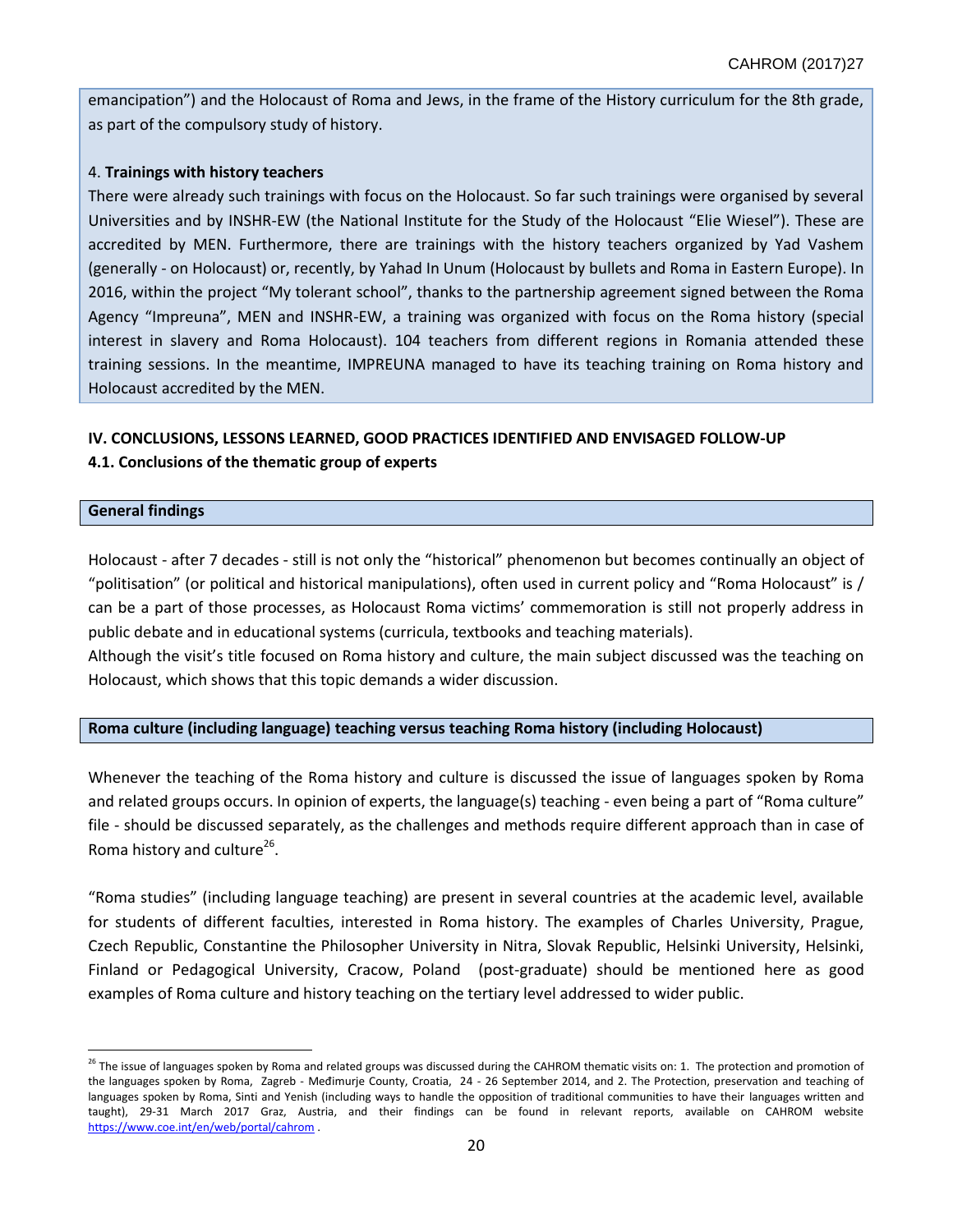During the visit experts had opportunity to meet with schools' teachers from few Slovak municipalities where the subject devoted to Roma culture is instructed, in line with curricula prepared by Slovak National Institute for Education. The content of these lessons consists of: Roma customs and traditions, music, literature, Roma role models and "successful stories" of well-known people of Roma origin, etc.

Nonetheless it must be said that in opinion of teachers the Roma culture subject in practise relays on "good will" of school and/or teachers. Moreover, nowadays the list of additional subjects that can be chosen by the schools/teachers is very wide and Roma history/Roma Holocaust/Roma culture might not be "attractive" enough for both: teachers and pupils to be chosen.

#### **National curricula framework**

The main reason of this situation, identified during the visit, is relative autonomy of the schools and/or teachers in constructing the final shape of lessons' content.

The scheme of approach to school curricula, present nowadays in many countries, is twofold:

1. the general, national framework curriculum of specific subject, which is/can be supplemented with specific content by

2. local authorities/school council/school funder/teachers according to the local needs, interests, conditions, etc.

This solution, in line with modern tendency to leave a space for local initiatives, can be advantage and disadvantage at the same time. Advantage – as it creates the space for Roma-related content in the regions where Roma are numerous and present since ages; and disadvantage in case of discriminatory approach, which often is a case in regions where Roma in fact are numerous! - if there is not obligation and/or no pressure from central level to include Roma related issues.

## **Are Roma history and Roma culture subjects important and attractive enough for school teaching?**

Experts discussed the question to what extent the Roma history and Roma culture are interesting to be involved into the school curricula, facing – above mentioned - growing competition of additional subjects proposed to pupils.

Taking into account that Roma are part of European countries since ages and that they are the most numerous European minority – there is a need to implement the knowledge about their history, culture and contribution into national cultural heritage into the school curricula and textbooks – in the framework of subjects on national/ethnic minorities at least.

It is especially important in mixed regions, borderlands or traditional places of residence of national minorities' representatives. Whenever it is possible – it should be at least mainstreamed into the literature, history, geography, music, civic education, etc. lessons.

This type of education has twofold influence:

- in relation to majority pupils  $-$  it raise awareness about country history, minorities contribution into the cultural heritage and can offer them the multicultural perspective,
- in relation to minority pupils it creates the sense of belonging to wider, national and civic community, it improves the sense of citizenship and offers awareness that Roma are not the only group in "minority" situation.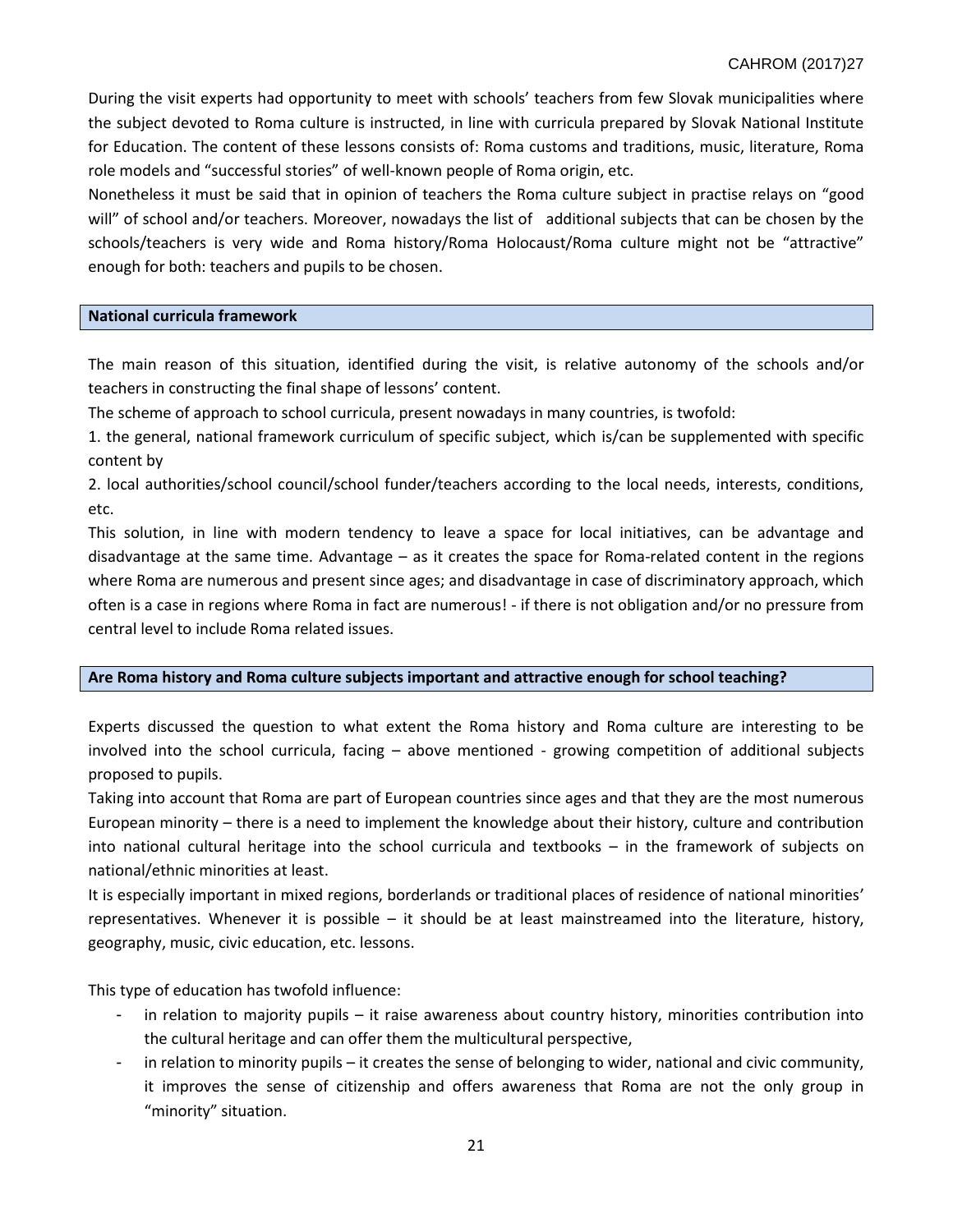#### **How to motivate the teachers to include Roma-related content into the curricula and lessons**

In that context the question on how to motivate teachers to include Roma-related subjects into the local school curricula, especially in regions with national minorities' presence, was raised many times. One of the possible responses to that problem is newly established Slovak education regulation that comprised the financial incentives for schools for organising the visits in commemoration sites (in relation to teaching about the Holocaust).

Another discussed solution is combining the Roma-related files, as well as the general knowledge on national minorities', into the process of the teachers' professional development assessments.

It was mentioned also a "soft", pragmatic way of introducing/promotion of Roma-related issues into the process of education through questions regarding Roma history during pupils' exams.

#### **Teachers and educators trainings**

As to the need of trainings – special attention should be paid on tertiary education level and – pedagogical (not exclusively) faculties – in order to deliver to future teachers the basic knowledge on national/ethnic minorities, on intercultural education, on different historical and cultural background of groups present in the country that might require any special attitude, etc. - as an indispensable part of teachers' professional preparation.

To facilitate the inclusion of Roma history and Roma culture teaching into education system - the list of available materials devoted to Roma history (including part devoted to Roma genocide during WWII) and culture, like: books, testimonies, artefacts, movies and documentaries<sup>27</sup>, lessons' scenarios, list of people trained, etc. - should be prepared, regularly updated and exchanged on the national levels among entities responsible for education, national minorities' policies, teachers' training centres, schools, teachers, educators, etc.

#### **Teaching materials**

 $\overline{\phantom{a}}$ 

Another issue discussed during the visit was the problem of teaching materials. There are already existing teaching materials, prepared by international stakeholders, like: Council of Europe and Graz University, Austria, Fact sheets on Roma<sup>28</sup>, Council of Europe and OSCE website on Roma Holocaust<sup>29</sup>, US Holocaust Memorial Museum<sup>30</sup>, Memorial and Museum Auschwitz-Birkenau Former German Nazi Concentration and Extermination Camp<sup>31</sup>, Yad Vashem - The World Holocaust Remembrance Centre<sup>32</sup> and, presented during the visit by dr

<sup>27</sup> Experts enumerated several examples: *I skrzypce przestały grać*, 1988, by Alexander Ramati, Polish-US co-production, *The hole in the head*, 2016, by Robert Kirchhoff, Czech and Slovak co-production, *The exile from Bessarabia*, 2011, by National Roma Centre from the Republic of Moldova, Sergiu Ene and Natalia Ghilascu co-production http://discriminare.md/prigoana-din-basarabia-un-film-despre-amintirile-supravietuitorilor-holocaustului/ [https://www.youtube.com/watch?time\\_continue=92&v=9D1TeOyltHs,](https://www.youtube.com/watch?time_continue=92&v=9D1TeOyltHs) Valea Plangerii, 2013[, https://www.youtube.com/watch?v=vy4DbH3D2Ko](https://www.youtube.com/watch?v=vy4DbH3D2Ko)

*Hidden Sorrows*, 2006, by Michelle Kelso, [https://www.youtube.com/watch?v=qQNhSQemCzo,](https://www.youtube.com/watch?v=qQNhSQemCzo)*In numele statului*, 2015, by CNCR, [https://www.youtube.com/watch?v=Qft4j4AYToQ,](https://www.youtube.com/watch?v=Qft4j4AYToQ) *Sclavia romilor. Lungul drum catre libertate*[, https://www.youtube.com/watch?v=XAmR1NDNIfE](https://www.youtube.com/watch?v=XAmR1NDNIfE)

*Marea rusine*, play, by Alina Serban, 2016, Exhibitions: *Copiii nu uita… Povestesc! Holocaustul romilor din Romania*, by Adrian Furtuna, 2017, Remember to resist, 2017[,http://www.genocideagainstroma.org/videos-2/.T](http://www.genocideagainstroma.org/videos-2/)extbooks: *Romii din Romania-Repere prin istorie*, 2005,

[http://www.romanicriss.org/interior%20repere.pdf,](http://www.romanicriss.org/interior%20repere.pdf) *Romii din Romania: Identitate si alteritate*, Manual auxiliar didactic, 2016, [https://roma](https://roma-survivors.ro/images/Manual-auxiliar-didactic-Romii-din-Romania-Identitate-si-Alteritate.pdf)urvivors.ro/images/Manual-auxiliar-didactic-Romii-din-Romania-Identitate-si-Alteritate.pdf

<sup>&</sup>lt;sup>29</sup> http://romafacts.uni-graz.at/

 $\frac{^{29}}{^{30}}$  <http://roma-genocide.org/>

 $\frac{30 \text{ https://www.ushmm.org/collections/bibliography/sinti-and-roma-gypsies#}{31 \text{ https://www.ushmm.org/collections/bibliography/sinti-and-roma-gypsies#}{31 \text{ https://www.ushmm.org/col/2ndo-http://www.ushmm.org/col/2ndo-http://www.wshmm.org/col/2ndo-http://www.wshmm.org/col/2ndo-http://www.wshmm.org/col/2ndo-http://www.wshmm.org/col/2ndo-http://www.wshmm.org/col/2ndo-http://www.wshmm.org/col/2ndo-http://www.wshmm.org/col/2ndo-http://www.wshmm.org/col/2ndo-http://www.wshmm.org/col/2ndo \frac{30 \text{ https://www.ushmm.org/collections/bibliography/sinti-and-roma-gypsies#}{31 \text{ https://www.ushmm.org/collections/bibliography/sinti-and-roma-gypsies#}{31 \text{ https://www.ushmm.org/col/2ndo-http://www.ushmm.org/col/2ndo-http://www.wshmm.org/col/2ndo-http://www.wshmm.org/col/2ndo-http://www.wshmm.org/col/2ndo-http://www.wshmm.org/col/2ndo-http://www.wshmm.org/col/2ndo-http://www.wshmm.org/col/2ndo-http://www.wshmm.org/col/2ndo-http://www.wshmm.org/col/2ndo-http://www.wshmm.org/col/2ndo \frac{30 \text{ https://www.ushmm.org/collections/bibliography/sinti-and-roma-gypsies#}{31 \text{ https://www.ushmm.org/collections/bibliography/sinti-and-roma-gypsies#}{31 \text{ https://www.ushmm.org/col/2ndo-http://www.ushmm.org/col/2ndo-http://www.wshmm.org/col/2ndo-http://www.wshmm.org/col/2ndo-http://www.wshmm.org/col/2ndo-http://www.wshmm.org/col/2ndo-http://www.wshmm.org/col/2ndo-http://www.wshmm.org/col/2ndo-http://www.wshmm.org/col/2ndo-http://www.wshmm.org/col/2ndo-http://www.wshmm.org/col/2ndo-$ 

<http://auschwitz.org/en/> and [http://lekcja.auschwitz.org/en\\_roma\\_auschwitz/story\\_html5.html](http://lekcja.auschwitz.org/en_roma_auschwitz/story_html5.html)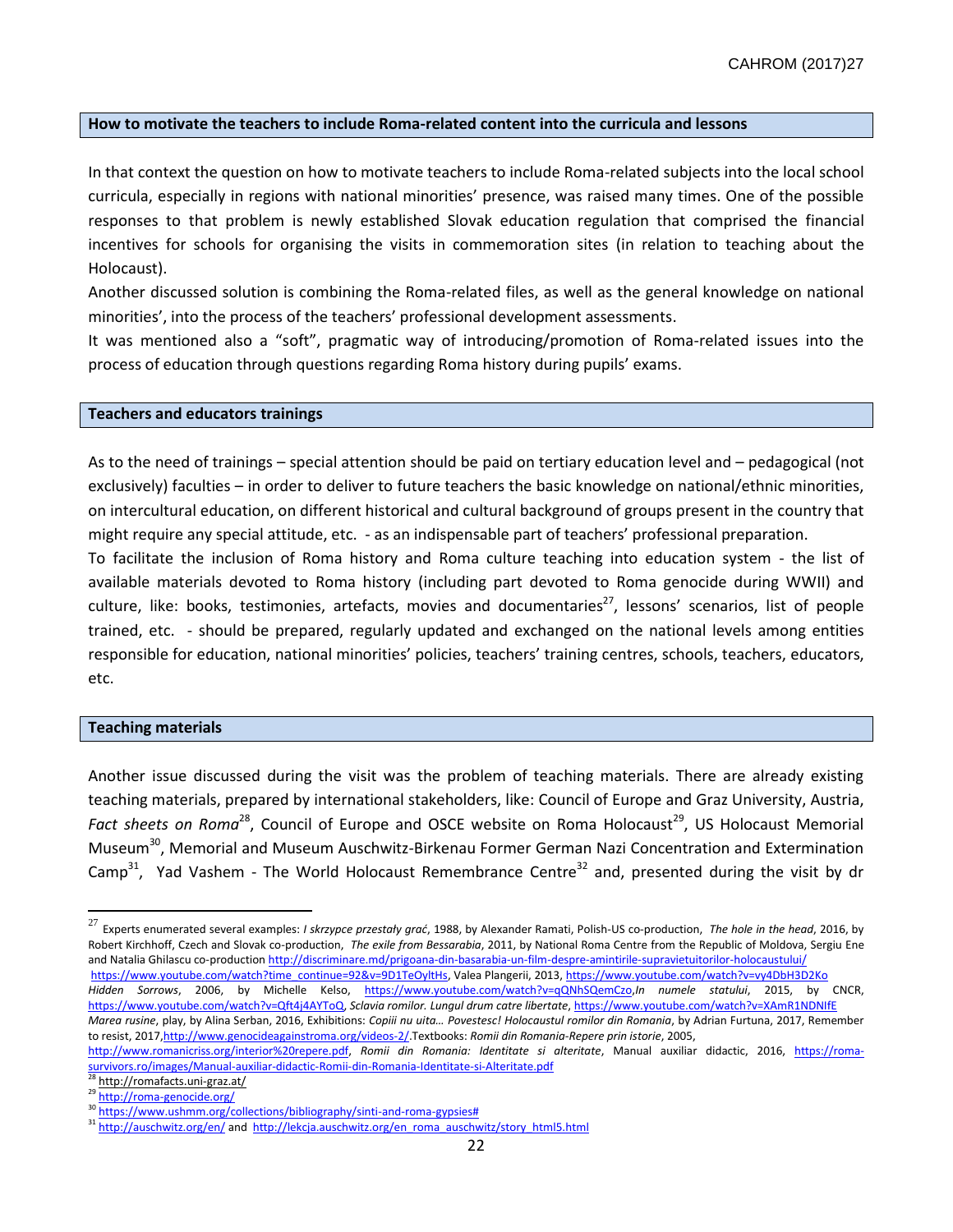Gerhard Baumgartner, [Fate of European Roma and Sinti during the Holocaust](http://www.romasintigenocide.eu/) – teaching material website, prepared by Austrian Ministry of Education and cofinanced by IHRA, available in 6 languages (and planned in 2018 in few more). Another interesting example is the project "NA BISTER" of Regional Museum in Tarnow, Poland that listed Roma commemorative sites all around Europe<sup>33</sup>. Unfortunately, the knowledge of those existing quality teaching materials is not widely spread and not systematically exchanged among national stakeholders.

All mentioned materials relate to the Holocaust, except the CoE factsheets on Roma that present many aspects and facts on Roma origin and their history and presence in Europe.

It seems that teaching materials concerning Roma culture, especially of high quality and methodologically prepared are not many and hard to work out. Nonetheless, the existing examples of Slovakian, Moldovan and Romanian materials and textbooks were mentioned.

## **Roma culture museums**

In this regard the important role can be played by professional Roma culture museum. As there is not many such an entities in Europe the list of existing ones would enable better cooperation between schools, educators and those entities on both national and international level.

Problem related to the quality materials on Roma history and Roma Holocaust is connected also with modest (relatively, comparing with others victims) number of survivals' testimonies and their public availability. This is one of the reasons for urgent need to make a list of such a testimonies/sources on national levels, and make them available for teachers, teachers' training centres, etc., possibly with engagement of ministries of education. It should be accompanied also by encouraging researchers to explore this field.

#### **Teaching of Roma history and Holocaust**

Promotion of knowledge and teaching on Roma Holocaust should be perceived trifold:

- as the matter of commemoration,
- of teaching and
- of research.

Nowadays, those three dimensions differ from country to country.

## **Is history teaching still important and attractive enough?**

In relation to that it must be noticed here that in general - history teaching seems to play less and less important role in modern education systems that are presenting rather competencies approach than knowledge improvement approach. It is reflected, among others, in reducing the number of history lessons. Thus, the history of XX century often is not instructed properly due to lack of time and there is not enough space during lessons to go deeply into details of one of the European totalitarian regimes - Nazi (and the second one is even less recognised).

 $\overline{a}$ 

<sup>&</sup>lt;sup>32</sup> <http://www.yadvashem.org/education>

<sup>33</sup> <http://muzeum.tarnow.pl/na-bister/>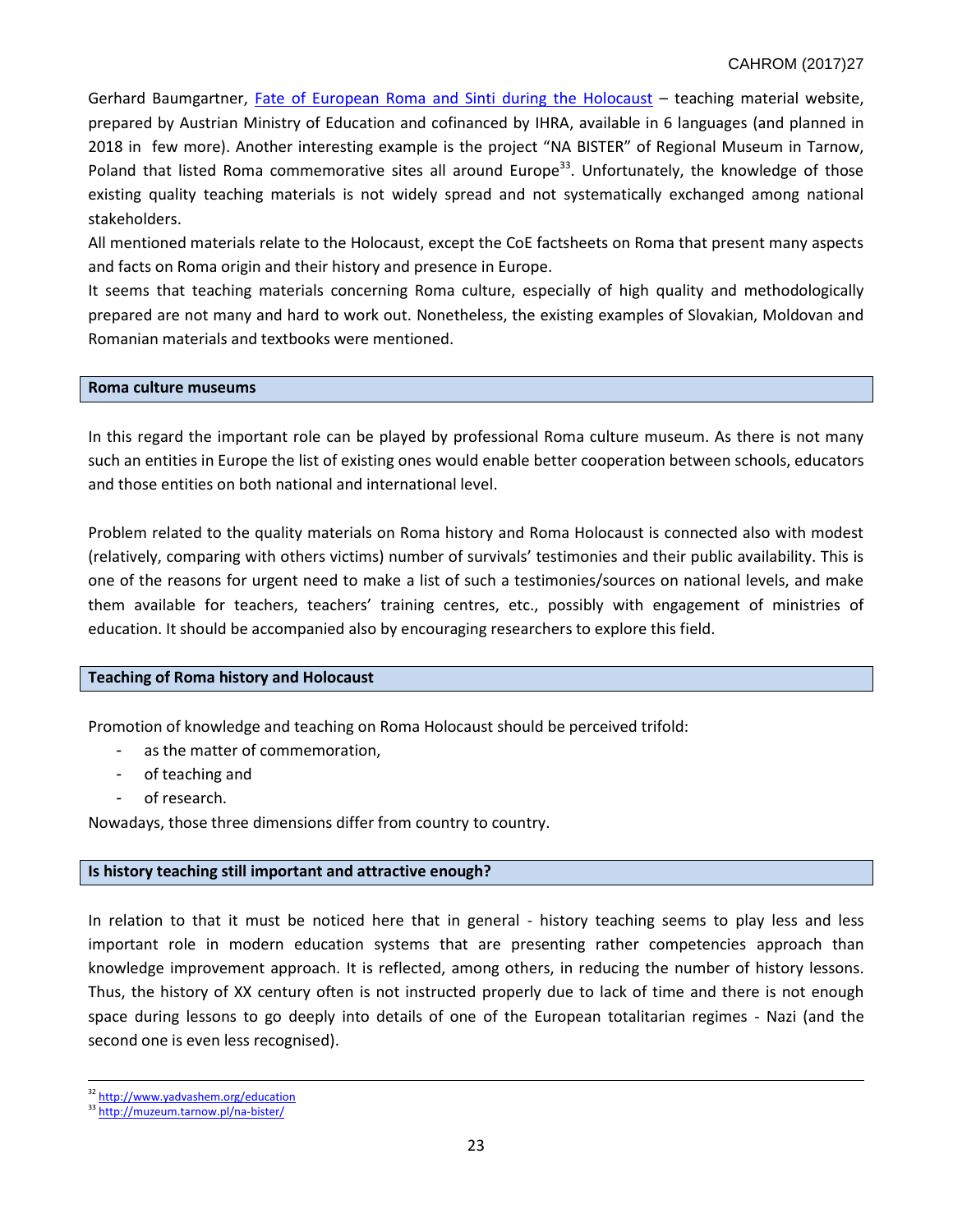Apart from lack of quality materials relating to Roma history and Roma Holocaust the issue of methodology was discussed – how to make the materials of high quality and attractive to pupils. During the visit pupils that took part in school excursion to the *Memorial and Museum Auschwitz-Birkenau Former German Nazi Concentration and Extermination Camp* shared with CAHROM visit experts their experiences from this particular visit. Direct experience of pupils seeing the exhibitions devoted to Roma Holocaust, the ruins of crematoria, barracks, victims' hair, shoes, eyeglasses … cannot be overestimated. This kind of victims' remains play crucial role in building the awareness of totalitarian crimes and threats. It also allows to personalise victims, as the numbers, especially when high – are anonymous. High quality teaching materials, based on individual stories, can contribute to the personalisation of victims. Experts were of opinion that wherever it is possible – pupils should be able to visit this kind of places, accompanied by well-prepared teachers which can deal afterwards with possible pupils' emotions. Apart from history knowledge - these kinds of lessons are also contributing to the civic education and this muliti-approach should be present at all school levels.

It should be pointed out that on case of Romania there is no particular places of direct persecution of Roma – although the Roma were deported from hundreds of cities and villages in 1942 to today's Transnistria – and there is only one Holocaust Memorial in Romania, in Bucharest.

The states of origin of Holocaust victims – with no or few commemoration sites and no Holocaust/totalitarianisms education centres should reflect on the possible forms of commemoration and education on Holocaust/totalitarianisms, including Roma victims - as it was a part of history of their own citizens' and European history of XX century.

#### **The need for research on Roma Holocaust**

Roma Holocaust is relatively less recognised and described, comparing with other victims. That is the reason why states should encourage research centres to include this topic into research programmes. Research is need also for recognising the sites where Roma were murdered during WWII, as the Auschwitz – being a symbol of mass murder of Jews and Roma – is not the only place of Roma persecutions. Many Central-Eastern European Roma Holocaust victims were killed in still unknown places in forests, with no burial, no graves, no names. The good example on local scale of this kind of research is Regional Museum in Tarnow, Poland, project of "Malopolska Roma Trail of Martyrdom"<sup>34</sup> – the regional research of sites of Roma genocide during WWII and the their commemoration (website, publication, monuments and organised every year from mid-90'ties of XX cent. - *The International Roma Caravan of Memory).*

#### **Education and awareness raising among Roma**

 $\overline{a}$ 

Usually, while speaking about any kind of promotion of knowledge on Roma, the main addressee remains the majority society. Nonetheless, especially in that particular issue, it should not be forget that one of the important factors concerning the Roma Holocaust recognition is lack of compulsory education among Roma after-war generations. Basic education, that is the case of many Roma, often not completed – deprives them from the awareness of their own history at all, including the period of WWII, thus - from the identity.

<sup>34</sup> <https://i0.wp.com/muzeum.tarnow.pl/na-bister/wp-content/uploads/2017/02/szlak-pamieci.jpg?fit=917%2C617>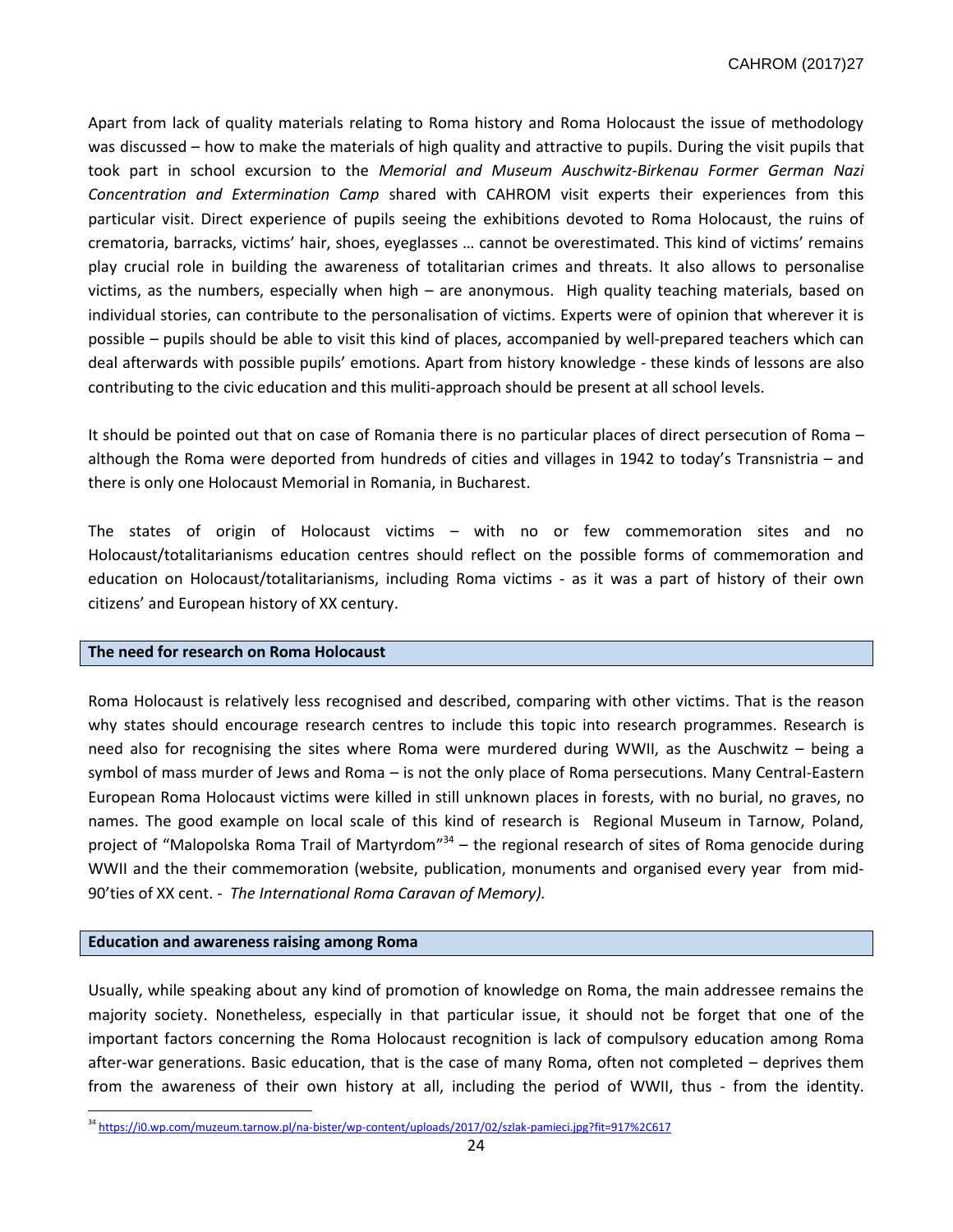Nowadays, the Roma Holocaust theme within the Roma communities is dominated by the compensation processes, especially within the elder generation. It must be taken into account here that Roma became a part of this process (of compensation) only at the turn of XX/XXI century, which is another evidence of Roma marginalisation and exclusion. Nonetheless, among the young and better educated generation, the Roma Holocaust slowly becoming a part of their identity. One of the symptoms of this attitude are meetings of Roma youth from all over the Europe in Auschwitz-Birkenau commemoration ceremonies in 2<sup>nd</sup> August, organised by *ternYpe,* International Roma Youth Network, with support of international organisations and Polish authorities.

#### **Cooperation with Jewish education centres, museums, research centres or organisations**

The problem of quality training materials and highly qualified teachers occurs in that context as well. The need for teachers' training on Holocaust, including Roma as the victims is needed, as it is still not properly recognized. Interesting solution, already existing in many countries, is cooperation with Yad Vashem - The World Holocaust Remembrance Centre. Excellent teaching materials are available on its websites and stable seminars for educators from all over the world are organised regularly, both *in situ* and in countries. The possibilities of including Roma victims into the education activities should be explored in countries cooperating with Yad Vashem.

Another possibility for commemoration of Roma Holocaust and for developing of any kind of teaching - also in informal education - is to improve the cooperation with Jewish minorities' institutions, like museums or research centres. The example can be the cooperation in this regard in Slovakia - with Jewish Museum in Bratislava, or planned in Romania in forthcoming years - the exhibition on Roma Holocaust to be open in the Jewish Museum, Bucharest.

Inclusion of Roma Holocaust victims into the history teaching beyond the formal education, into the wider public discourse and collective memory should be realised also with cooperation with museums of fomer Nazi death and concentration camps – the examples of such a inclusion of Roma victims are exhibitions in Memorial and Museum Auschwitz-Birkenau Former German Nazi Concentration and Extermination Camp (block 13 ) and in Museum of the Former German Kulmhof Death Camp.

## **Road map for Roma history and culture teaching to be prepared on national levels.**

Experts recommend to Members States to organise the seminar(s) concerning the issue on teaching materials on Roma Holocaust, Roma history and Roma culture to overview the situation in the country and to identify good practices and on that basis - to prepare a "road map" concerning the development of that topics in future. It should be accompanied by (or to be a part of) similar process concerning all national/ethnic minorities presence in school curricula and textbooks.

#### **"Roma Holocaust" or mainstreaming Roma victims into the Holocaust teaching?**

The term "Roma Holocaust" was discussed as in practice it happened to be a kind of trap: even though the "Holocaust" is part of the school curricula, the term "Roma Holocaust", that become a part of "Roma related dictionary" relatively lately, seems to be still beyond this general subject of Holocaust. Thus, in opinion of the experts the effort is needed in order to mainstream the Roma victims into the Holocaust teaching, to sensitise educators that Holocaust consisted of different types of victims and to provide to teachers a quality materials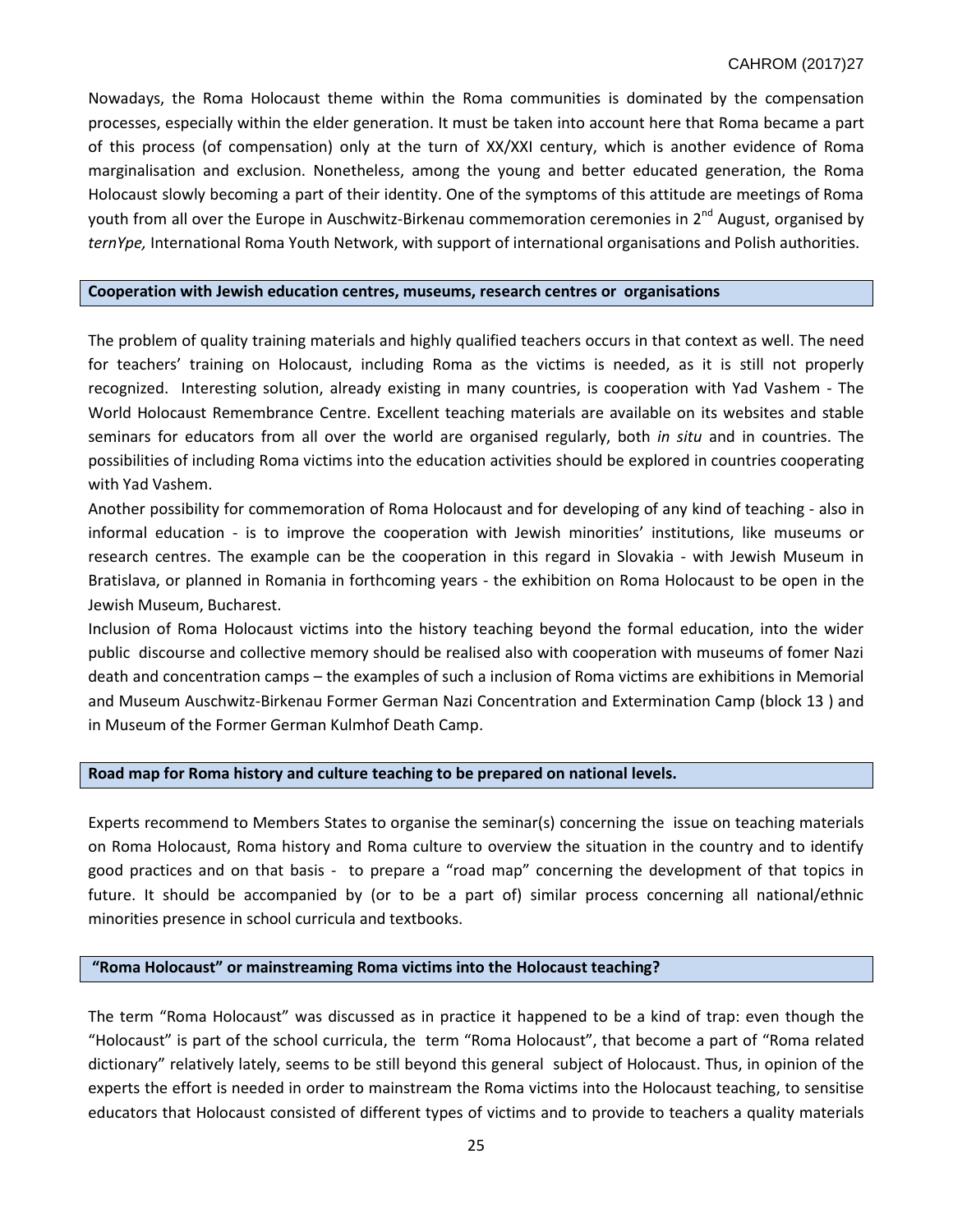relating to Roma fate during WWII, instead of creating alternative term, reducing the phenomenon to the ethnic basis exclusively.

## **4.2 Lessons learned by the experts**

## **What are the challenges in the context of implementation of Roma culture curriculum in school education system in Slovakia?**

## **University type education:**

The fundamental question is "what to teach" and "how to teach" for better preparation of future teachers, mainly teachers of history, civic education, ethical education in order to ensure that Roma culture issues become either a part of cross-curricular theme of Intercultural education, or as a separate school subject. It should be done through several activities: 1) Composition of expert team, 2) Preparation of multiplicators (mainly university teachers), 3) Further education of future teachers teaching Roma culture as cross-curricular theme, 4) Qualification training of teachers teaching subject Roma culture, 5) Drafting of training programs, study materials, textbooks, etc.

**Education to increase professional competences of teachers, pedagogical and expert staff:**

- Innovative education of teachers teaching in primary and secondary schools.

- Innovative education of teachers´ assistants, educators, special pedagogues, school psychologists working in primary and secondary schools.

### **Innovation of Roma culture curriculum, preparation of textbooks and methodological materials:**

Regular monitoring of quality concerning subject Roma culture in primary and secondary schools.

Preparation of textbooks for subject Roma culture for teachers and pupils and students (kindergartens, primary and secondary schools, primary and secondary schools, universities).

#### **Awareness in regions:**

to motivate school founders and schools in relation to the needs to implement curricula of subject Roma culture in school education,

to organize seminars and workshops with school founders, school principals and teachers,

to organize seminars and workshops for local communities (parents, social workers, etc.).

#### **What are the needs?**

Building personal capacities with regard to education, drafting of study materials, textbooks, methodological materials and research,

Providing support to schools – material and technical support, consultation support, support in the field of further education, financial support to implement curriculum of subject Roma culture in school education,

Networking of schools which teach Roma culture in school environment and outside of school,

Sharing of good examples from practice, supporting teaching materials, exchange of experience between teachers,

To find funding or grant scheme for financing specified needs from EU funds.

## **Moldova:**

After exchange and discussion with the teachers of Roma history from schools instructing this subject in the Slovak Republic, the importance of the teaching the subject "Roma history, culture and traditions" in – *Romani*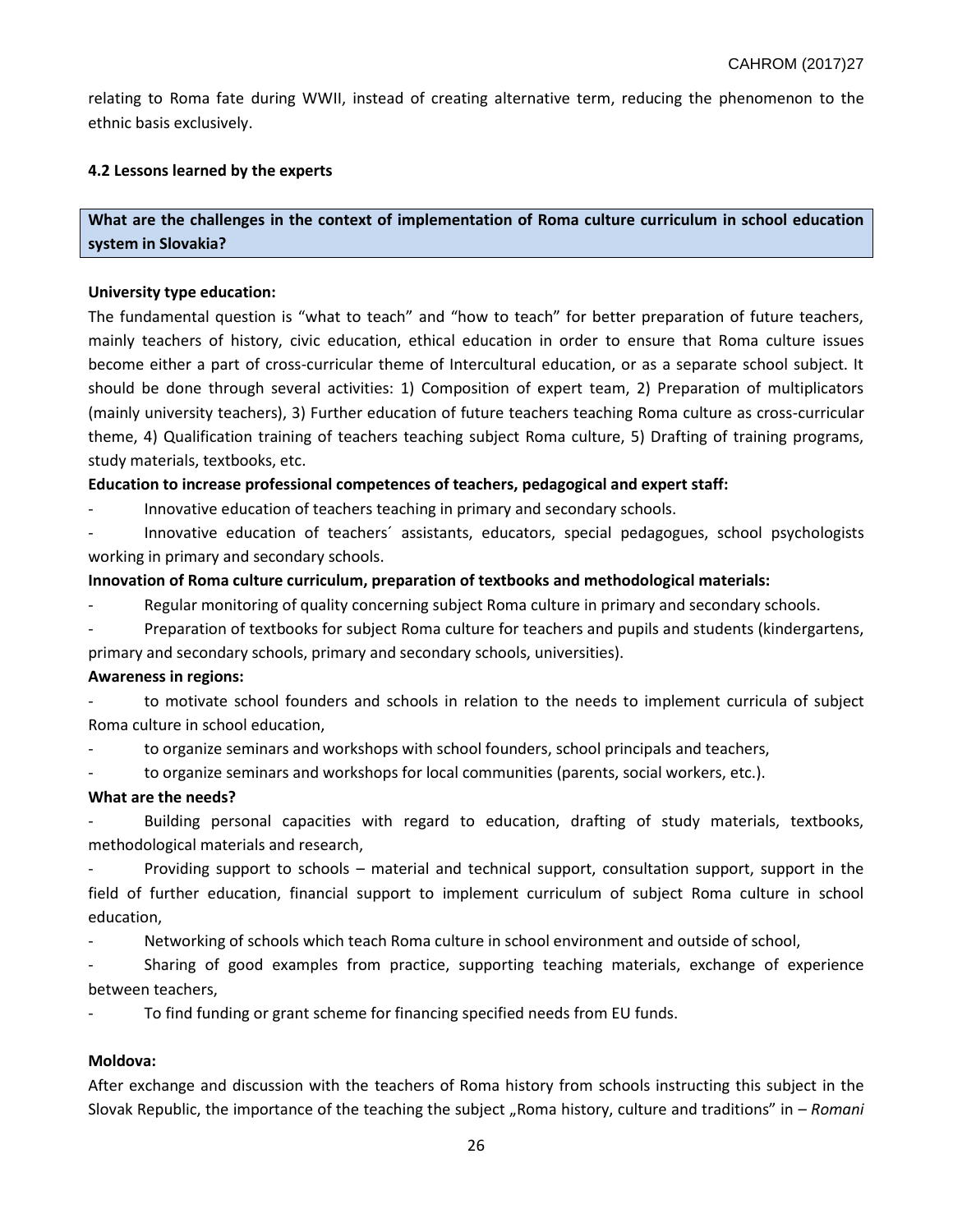*language* was highlighted. The process of forming civic identity of Slovak Republic's a citizens should be preceded by the awareness of specific ethnic identity, and the native language teaching is the main instrument that forms the ethnic identity for any pupils representing any national minority. This statement is valid for any country where there are representatives of ethnic minorities, including the Roma.

This subject concerning the improving of teaching of the Roma history (including Roma Holocaust/genocide) in the textbooks and school curricula must to be accomplished also through thematic debate at CoE Dialogue Meeting with Roma and Traveller Civil Society.

## **4.3 Good practices identified**

### **Slovak Republic**

- in 2017 a Ministry of Education regulation adopted that is incentive for school to organise visits for pupils in commemoration sites; it is not obligation for school but Ministry will provide the financial resources for schools willing to organise such a visit; thus – the financial barrier for additional activities relating to Holocaust teaching were abolished,

- the teaching materials for the subject "Roma history, culture and traditions"<sup>35</sup>,

- the project: *Together with Roma, we will achieve more,* funded by EEA grants and the state budget. Within this project, teachers, teachers' assistants, primary school educators from 20 elementary schools were trained. Education was focused not only on Romani language but also on Roma history. The aim of this training was to strengthen intercultural education in schools by increasing their professional competencies. In addition to the education, two learning materials have been developed: history textbook (searching for the past of Roma), and on Roma culture. Education is still ongoing and is working on the implementation of the Roma history material on school curricula issued by the CoE. The National Institute for Education also informed about the innovation of educational standards for the subject Roma culture (realia) for primary and secondary schools. These materials serve teachers teaching Roma culture (realia) subject matter as a tool for the preparation of time plans and lessons. The subject of Roma culture (realia) consists of the culture and history of the Roma as well as their social situation in Slovakia and Europe. This subject is taught at schools: in Private Pedagogical and Social Academy and Private Music and Drama Conservatory, Košice, Private and Music and Drama Conservatory, Rimavská Sobota, Joint School (eight year secondary grammar school and primary school), Kremnica.

#### **Czech Republic**

On the one hand, it is good that in Slovakia there exist private schools that focus on education of Romany realities, Roma culture and Romani language. It encourages self-esteem and pride in pupils about their origins. At the same time it contributes to the preservation or even the development of Roma culture and language. On the other hand, it is important to say that these are segregated schools, where mainly Romani pupils are educated. The long-term goal should be the education of Roma pupils in mainstream schools, where they will have the opportunity to study Roma realities, Roma culture and language.

#### **Republic of Moldova:**

 $\overline{a}$ 

**For Romania**: Regarding the concept of elaboration of the additional school textbook in Romania for the subject "The Holocaust: A warning of History" – the chapter concerning the teaching of Roma Holocaust must

<sup>&</sup>lt;sup>35</sup> <http://www.statpedu.sk/sk/o-organizacii/projekty/spolu-romami-dosiahneme-viac/publikacie/>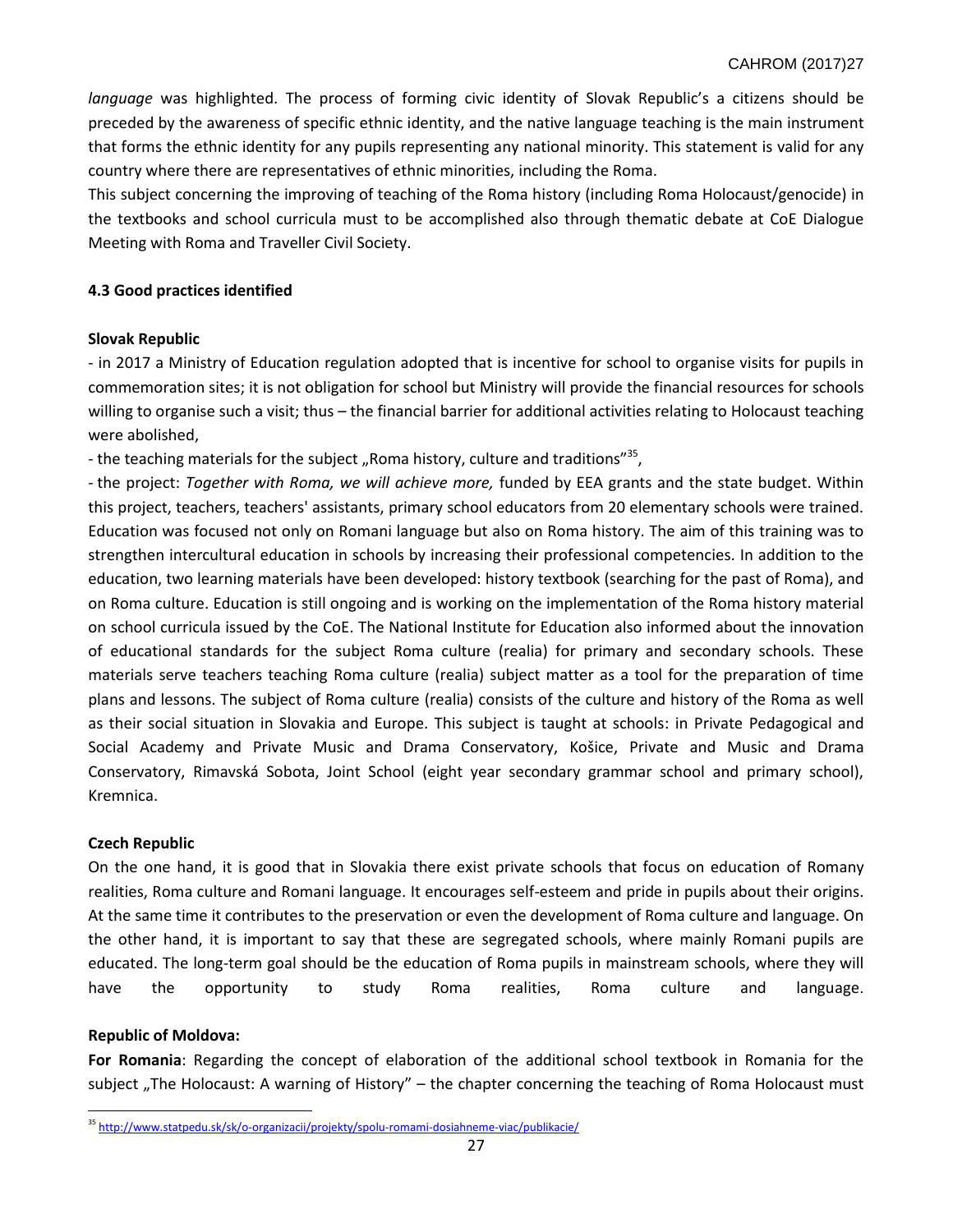to be included as an integral part of this tragic phenomenon as such and not to be approached in a separate way $^{36}$ .

**Norway toolkit on national minorities for kindergartens**: Moldovan expert informed about good example of improving the knowledge on minorities - it is Norwegian example of toolkit on national minorities living in Norway, prepared for kindergarten level. Starting the intercultural and civic education on the earliest possible education level contributes to better understanding of human right perspective and the cultural heritage of all ethnicities in the respective country.

### **Romania**

– as it was mentioned during the visit – Roma Holocaust is partly dominated by the issues of compensations, and the case of "irregularities" are known and not only in Romania. To assure the victims the proper payment, Romanian NGO *Centrul de Resurse pentru Comunitate(Community Resource Center)* prepared a website with all needed information that can be used by Roma survivors to be compensate as entitled Holocaust victims [\(www.roma-survivors.ro](http://www.roma-survivors.ro/) ),

- especially in the Central European states (Czech Republic, Slovakia, Hungary, Poland, etc.) there is a good practice to organize educational activities with the pupils visiting different commemoration sites, memorials, former German Nazi concentration camps that are relevant also for the Roma history (Auschwitz, Lety, Komarom, etc.); pupils during the history lessons (field visit) could identify the names of six camps in Slovakia, where the Roma were detained;

- In other countries like Romania there are not similar commemoration sites and the existing ones, like mentioned above, are far away (outside the Romanian borders, thus impossible to visit, in practice). There is only one Holocaust Memorial in Bucharest (where there is also a so called "Roma wheel" referring to the Roma victims) so need to consider how to fill this gap in case of countries with no commemoration sites;

- Romania created the possibility to learn more about Roma minority during education process – there are additional, optional course for those pupils who are interested in to deepen their knowledge. This solutions should be copied by other countries, especially those, where Roma consist a significant number of country citizens. It must be underlined that the activity of minorities, including Roma, to support the national and local education authorities is important factor in providing the sources, expertise and consultations.

## **4.4 Envisaged follow-up**

## **Slovakia**

 $\overline{a}$ 

To know each other project – under preparation

## **Czech Republic**

The National Roma Contact Point considers the possibility to map schools where teaching of Romani language and/or Roma history or Roma realities. The NRCP would like to mediate contacts between these schools and similar schools in Slovakia.

<sup>36</sup> CHIOVEANU Mihai. *Holocaustul: un avertisment al istoriei* (in Romanian). Bucuresti: Institutul Roman de Istorie Recenta (IRIR), 2005. Online: https://ru.scribd.com/doc/86126971/Holocaustul-un-avertisment-al-istoriei-prof-Mihai-Chioveanu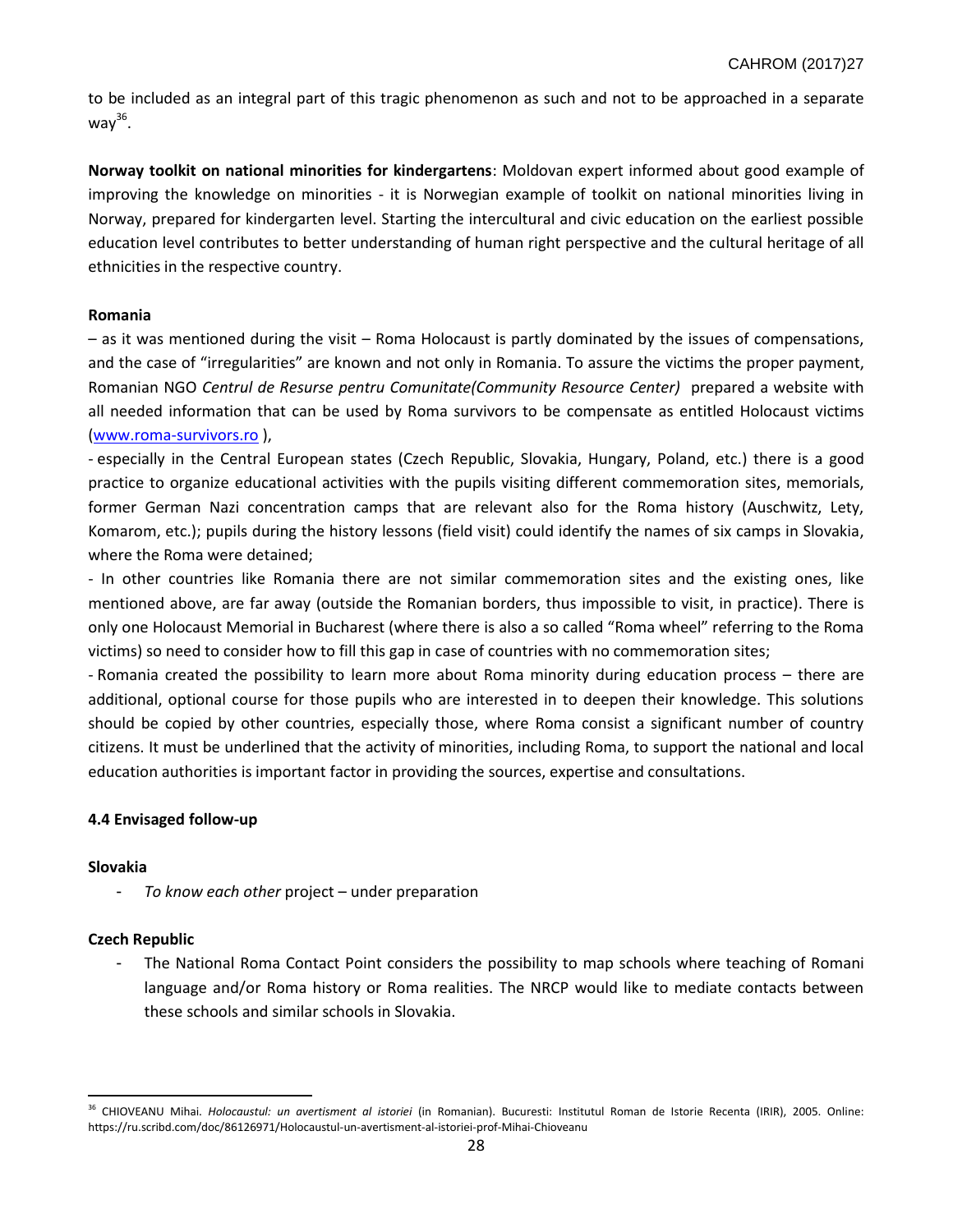A variant is also organizing Czech-Slovak Conference of Directors and Teachers with the aim of exchanging experience.

## **Hungary**

- Based on the results of textbook review - suggestions were made to modify textbook content in relation to Roma presence.

## **Republic of Moldova**

- Experience gained during this thematic visit on the teaching of Roma history (including Roma Holocaust/genocide) in the textbooks and school curricula, was already shared with the conference participants for young scholars "Valorisation of the ethno-cultural heritage of the Republic of Moldova in research and education" (II edition), organized by Institute of Cultural Heritage of the Academy of Sciences of Moldova, held in Chisinau, November 16, 2017 $^{37}$ .

## **Romania**

There are promises on behalf of MEN that more attention will be paid to the Roma history. According to information from the general inspector for History within Ministry of Education:

- trainings with history teachers will continue and be expanded,
- Roma history will be taught at more educational levels (other than the 8th grade) by introducing into the curriculum for all branches, profiles and specialties, some content on the history of the Roma and the Holocaust;
- an optional course on Roma History and the Holocaust and a textbook will be introduced,
- the exhibition on Roma Holocaust is under preparation in Jewish Museum in Bucharest.

## **Recommendations:**

## **To CoE**

- proposal to organise one of the next CoE Dialog Meetings with Roma NGO on the Roma history & culture (without language item) teaching, including the Holocaust period, in school system.

## **To CAHROM**

- To invite IHRA representative for next CAHROM plenary to present the IHRA, Committee on Roma Genocide and its achievement and deepen the cooperation between IHA and CAHROM,
- To improve cooperation with national delegation to IHRA on Roma Holocaust commemorations,
- Regularly update the information on recent developments on the CoE/OSCE webside Genocide of the Roma<sup>38</sup>
- to prepare "road map" on national levels relating to Roma history and culture teaching prospects,
- to prepare the list of existing teaching material of all kind on national level and disseminate it among the national stakeholders.

 $\overline{a}$ 

[http://www.asm.md/?go=noutati\\_detalii&n=8225&new\\_language=0](http://www.asm.md/?go=noutati_detalii&n=8225&new_language=0)

<sup>38</sup> <http://roma-genocide.org/>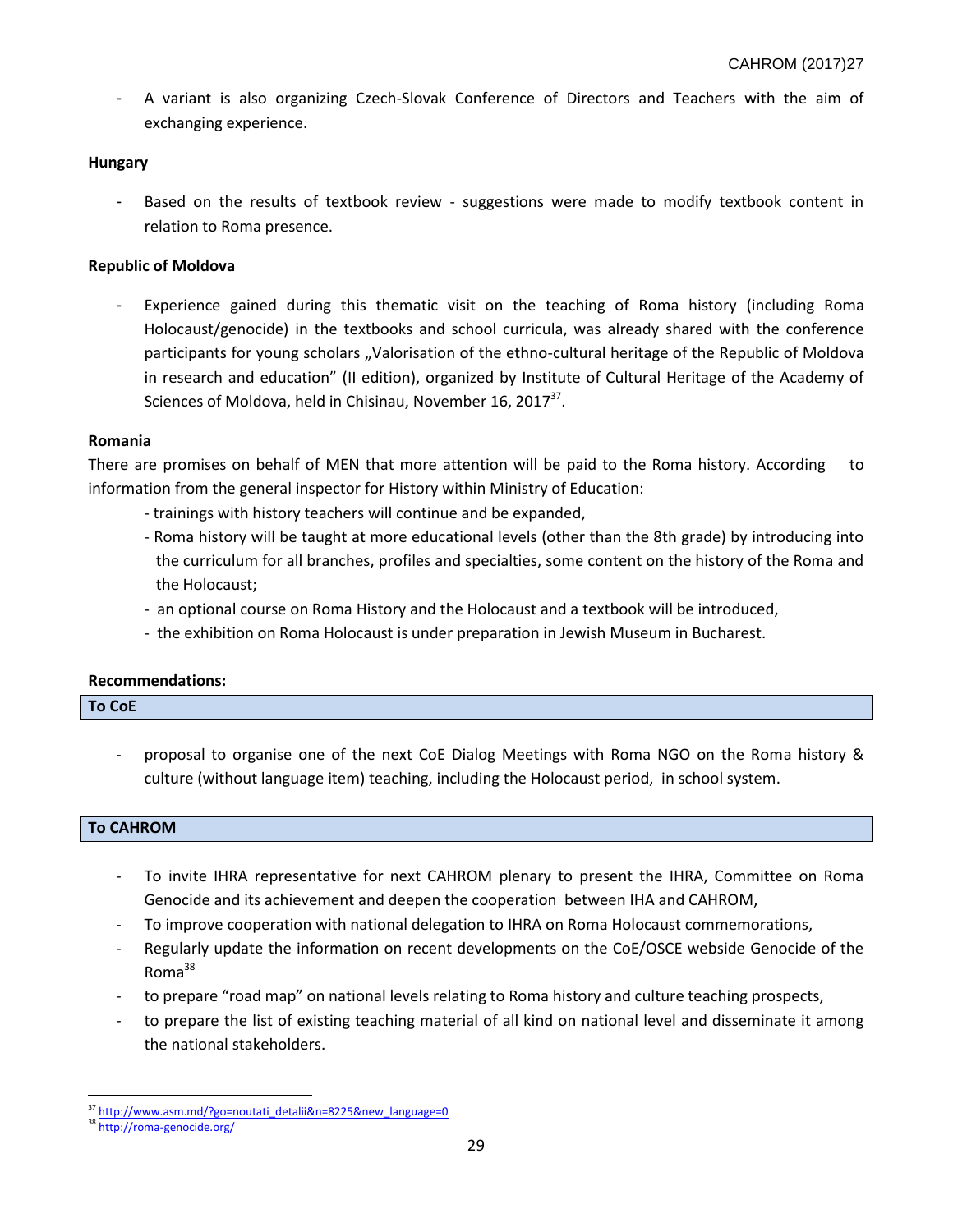**Cooperation among: Council of Europe (CAHROM), EU National Roma Contact Points (NRCP) and International Holocaust Remembrance Alliance (IHRA)**

Unanimously, after IHRA presentation, participants of the thematic visit agreed that there is an urgent need for closer cooperation between IHRA (and national delegations to IHRA), CoE Member States and National Roma Contact Points (NRCP) of EU on several issues related to Roma Holocaust: to exchange the information on recent developments in the field of commemorations and researches on Roma Holocaust, updating existing IHRA information and exchange and discussions on national levels on the list of IHRA's "problematic" commemorations sites.